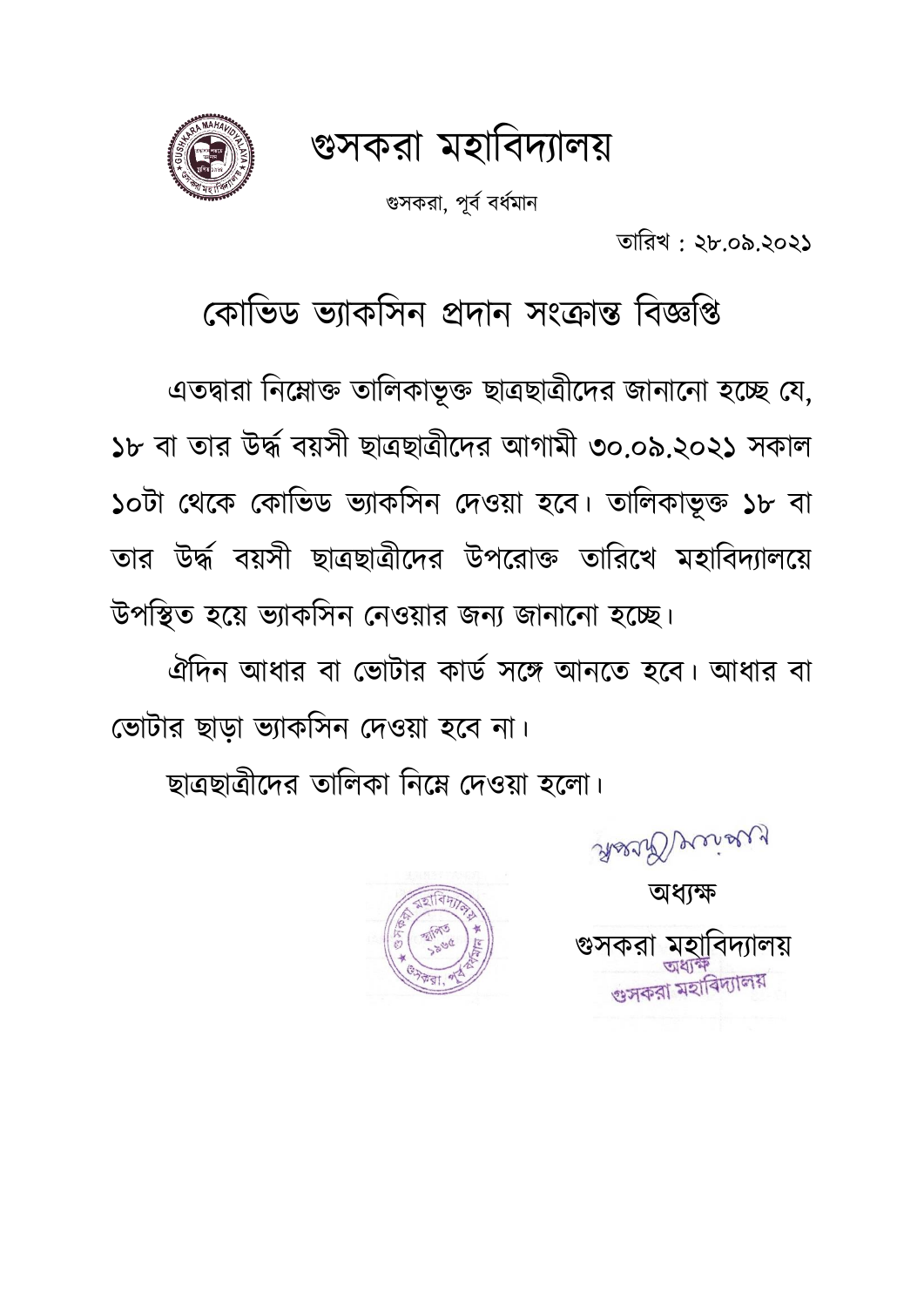| SI <sub>NO</sub> | <b>Name of Student</b> | Subject / Course     | Year / Sem | Gender | <b>DOB</b> | Age   | <b>IDNumber</b><br>(AADHAR/EPIC etc) |
|------------------|------------------------|----------------------|------------|--------|------------|-------|--------------------------------------|
| $\mathbf{1}$     | AAKASH SAHA            | B.A. Hons.           | 3rd Sem    | Male   | 04-11-2003 | $18+$ | 268769354687                         |
| $\overline{2}$   | Abdul Abedin Mondal    | <b>B.A.General</b>   | 3rd Sem    | Male   | 01-01-2001 | 21    | 977941308840                         |
| 3                | ABDUL KHALEK MOLLA     | <b>B.A.General</b>   | 1st Sem    | Male   | 3/17/2003  | $18+$ | 880932517706                         |
| 4                | ABDUS SAMAD MONDAL     | <b>B.A.General</b>   | 5th Sem    | Male   | 05-09-2002 | $19+$ | 496923910468                         |
| 5                | Abhijit Ghosh          | <b>B.A.General</b>   | 1st Sem    | Male   | 8/25/2004  | $17+$ | 635803734335                         |
| 6                | Abhijit mondal         | <b>B.A.General</b>   | 1st Sem    | Female | 9/23/2003  | 18    | 824349917869                         |
| $\overline{7}$   | Abhijit pal            | <b>B.A.General</b>   | 5th Sem    | Male   | 8/30/1999  | 22    | 574240815487                         |
| 8                | <b>ABHIJIT SHIL</b>    | <b>B.A.General</b>   | 1st Sem    | Male   | 01-09-2000 | 21    | 925006894598                         |
| 9                | Abhinandan Sarkar      | B.A. Hons.           | 5th Sem    | Male   | 5/14/2002  | 19    | 240916841893                         |
| 10               | Abida Sultana          | <b>B.A.General</b>   | 5th Sem    | Female | 5/31/2002  | $19+$ | 201507387750                         |
| 11               | ABIDA SULTANA          | <b>B.A.General</b>   | 1st Sem    | Female | 04-01-2004 | 17    | 214319972814                         |
| 12               | Abida Sultana khatun   | <b>B.A.General</b>   | 3rd Sem    | Female | 12/14/2000 | 20    | 852393649178                         |
| 13               | Absar Sekh             | B.A. Hons.           | 5th Sem    | Male   | 11-09-2001 | 19    | 921981331087                         |
| 14               | Adarsha Thakur         | B.A. Hons.           | 3rd Sem    | Male   | 03-12-2002 | 19    | 468586268104                         |
| 15               | <b>ADITI GHOSH</b>     | <b>B.A.General</b>   | 5th Sem    | Female | 7/25/2000  | 21    | 623164289368                         |
| 16               | Aditya maji            | <b>B.A.General</b>   | 5th Sem    | Male   | 11/25/2001 | 19    | 556452234223                         |
| 17               | Afif Hossain           | B.A. Hons.           | 3rd Sem    | Male   | 3/26/2003  | 18    | 362353809249                         |
| 18               | Afroj Mondal           | <b>B.A.General</b>   | 1st Sem    | Male   | 2/24/2004  | 17    | 842624687022                         |
| 19               | Afroja Begam           | <b>B.A.General</b>   | 1st Sem    | Female | 04-04-2004 | 17    | 415443666361                         |
| 20               | Afroja begum           | <b>B.A.General</b>   | 1st Sem    | Male   | 4/14/2004  | 17    | 415443666361                         |
| 21               | <b>AHADAT SK</b>       | <b>B.A.General</b>   | 5th Sem    | Male   | 12-12-2000 | 21    | 346747723460                         |
| 22               | Ahana Saha             | <b>B.A.General</b>   | 1st Sem    | Female | 8/27/2003  | 18    | 393385815489                         |
| 23               | Ajaharuddin Mondal     | <b>B.Sc. General</b> | 3rd Sem    | Male   | 08-04-2001 | 20    | 774521992849                         |
| 24               | Ajay sharma            | <b>B.A.General</b>   | 5th Sem    | Male   | 06-07-2001 | 20    | 846552037971                         |
| 25               | AJIT KARMAKAR          | <b>B.A.General</b>   | 1st Sem    | Male   | 03-05-2004 | 17    | 300099139172                         |
| 26               | <b>AJIT ROY</b>        | <b>B.A.General</b>   | 1st Sem    | Male   | 3/17/2003  | 18    | 327935361827                         |
| 27               | Ajmira khatun          | <b>B.A.General</b>   | 1st Sem    | Female | 1/14/2003  | $18+$ | 940226583336                         |
| 28               | AJOY DEY               | <b>B.A.General</b>   | 1st Sem    | Male   | 5/28/2002  | 19    | 4464287016075                        |
| 29               | Ajoy Ghosh             | B.A. Hons.           | 3rd Sem    | Male   | 9/15/2001  | 20    | 754765571581                         |
| 30               | Ajoy ghosh             | <b>B.A.General</b>   | 1st Sem    | Male   | 10-05-2003 | 17    | 593657703091                         |
| 31               | Akash bagdi            | <b>B.A.General</b>   | 1st Sem    | Male   | 10-01-2001 | 20    | 735712541065                         |
| 32               | Akash Das              | <b>B.A.General</b>   | 3rd Sem    | Male   | 3/15/2002  | 19    | 969419723819                         |
| 33               | Akash Dutta            | B.Sc. Hons.          | 3rd Sem    | Male   | 6/28/2002  | 19    | 946884173245                         |
| 34               | Akash Kumar Mukherjee  | B.Sc. Hons.          | 3rd Sem    | Male   | 8/18/2002  | 19    | 992557545598                         |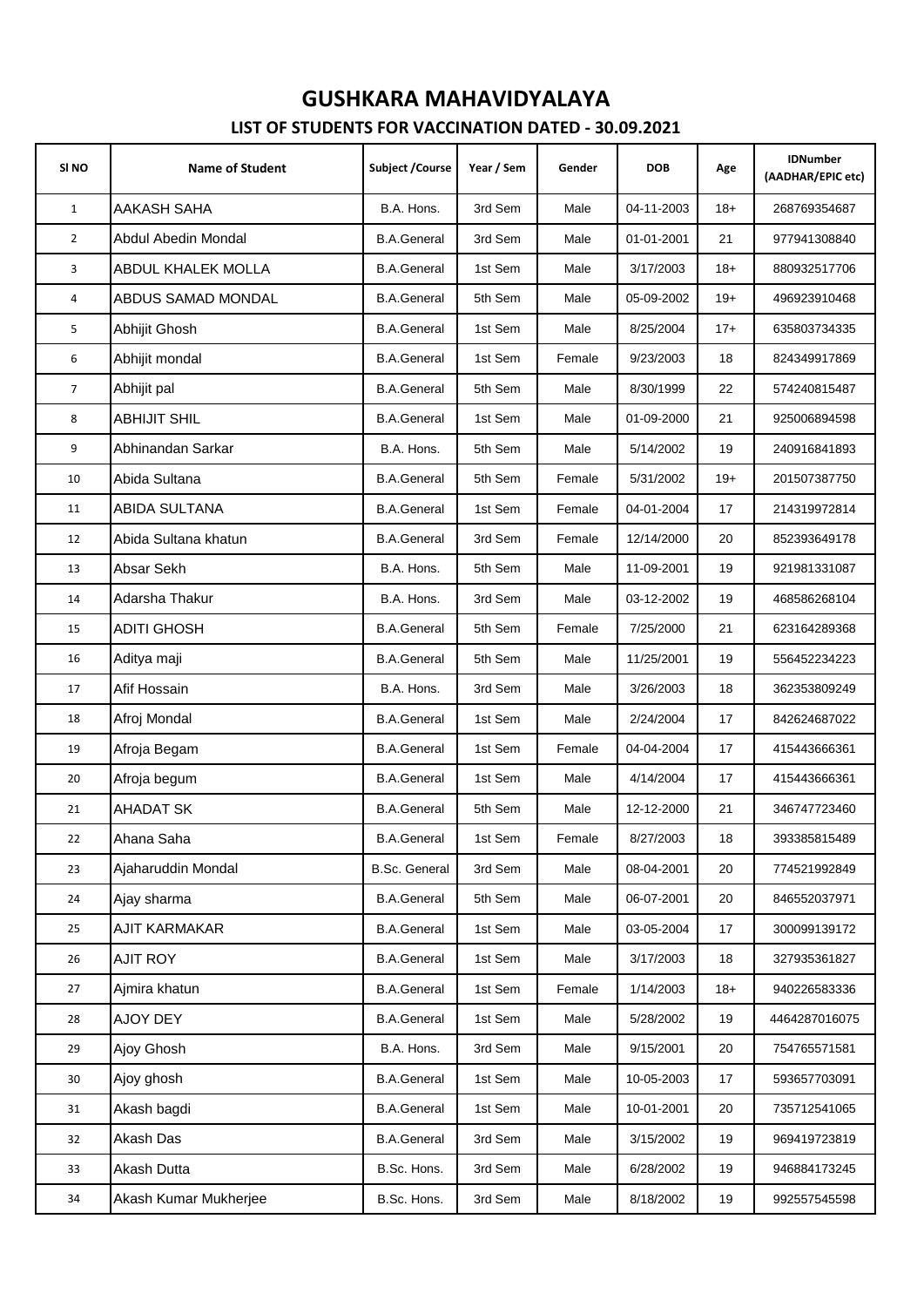| SI NO | <b>Name of Student</b>   | Subject / Course     | Year / Sem | Gender | <b>DOB</b> | Age     | <b>IDNumber</b><br>(AADHAR/EPIC etc) |
|-------|--------------------------|----------------------|------------|--------|------------|---------|--------------------------------------|
| 35    | Akash Mondal             | <b>B.A.General</b>   | 1st Sem    | Male   | 2/25/2004  | 17      | 594734203082                         |
| 36    | Akash Mondal             | <b>B.A.General</b>   | 5th Sem    | Male   | 7/17/2000  | 21      | 848345861332                         |
| 37    | Akshoy mirdha            | <b>B.A.General</b>   | 3rd Sem    | Male   | 01-07-2003 | 18      | 869955954859                         |
| 38    | Alamgir Sk               | <b>B.A.General</b>   | 5th Sem    | Male   | 11/20/2000 | 20      | 779048791301                         |
| 39    | Alauddin Sk              | <b>B.Sc. General</b> | 1st Sem    | Male   | 12/27/2000 | 20      | 211042458435                         |
| 40    | ALENUR KHATUN            | <b>B.A.General</b>   | 3rd Sem    | Female | 11/28/2001 | 19      | 817101272999                         |
| 41    | Alisha Khatun            | B.A. Hons.           | 5th Sem    | Female | 11/16/2001 | 19      | 258436121005                         |
| 42    | Allarakha Mondal         | <b>B.A.General</b>   | 3rd Sem    | Male   | 10/13/2000 | 20      | 768348620386                         |
| 43    | Amala Kundu              | <b>B.A.General</b>   | 1st Sem    | Female | 4/22/2004  | 17      | 577254236259                         |
| 44    | Aman kumar Show          | B.Com. Hons.         | 1st Sem    | Male   | 1/31/2003  | $18+$   | 320396453869                         |
| 45    | Amar Das                 | B.A. Hons.           | 5th Sem    | Female | 3/30/2002  | 18      | 442456413561                         |
| 46    | Ambika Maji              | <b>B.A.General</b>   | 3rd Sem    | Female | 7/15/2001  | $20+$   | 971530489397                         |
| 47    | Ambika Mondal            | <b>B.A.General</b>   | 1st Sem    | Female | 11/26/2002 | $18+$   | 529077411510                         |
| 48    | Amirunnesa Khatun        | B.A. Hons.           | 5th Sem    | Female | 07-10-2001 | 20      | 762561877296                         |
| 49    | Amit Ghosh               | B.Sc. Hons.          | 5th Sem    | Male   | 9/30/2001  | 20      | 964384930811                         |
| 50    | Amit Ghosh               | B.A. Hons.           | 3rd Sem    | Male   | 06-04-2002 | 19      | 676665367303                         |
| 51    | Amit Ghosh               | B.A. Hons.           | 1st Sem    | Male   | 07-09-2004 | 17      | 703882724362                         |
| 52    | Amit Halder              | <b>B.A.General</b>   | 5th Sem    | Male   | 2/21/1998  | 20      | 246157995833                         |
| 53    | Amit Kumar Bhattacharjee | B.A. Hons.           | 5th Sem    | Male   | 03-04-2002 | 19      | 232387451757                         |
| 54    | Amit Kumar Ghosh         | B.A. Hons.           | 5th Sem    | Male   | 9/24/2000  | 20      | 649499275039                         |
| 55    | Amit Kumar maji          | <b>B.A.General</b>   | 1st Sem    | Male   | 09-11-2001 | 20      | 349202223674                         |
| 56    | Amit Kumar Mondal        | <b>B.A.General</b>   | 3rd Sem    | Male   | 06-10-2002 | $20\,$  | 891441851864                         |
| 57    | Amita Rooj               | <b>B.A.General</b>   | 1st Sem    | Male   | 10-03-2003 | 18      | 975726452297                         |
| 58    | Amiya Ghosh              | <b>B.A.General</b>   | 3rd Sem    | Male   | 7/19/2001  | 20      | 913173845474                         |
| 59    | Ananya Banerjee          | B.A. Hons.           | 5th Sem    | Female | 10/13/2001 | 19      | UUD2297737                           |
| 60    | ANAWAR SK                | <b>B.A.General</b>   | 3rd Sem    | Male   | 06-01-2002 | 19      | 201172193318                         |
| 61    | Anima bauri              | <b>B.A.General</b>   | 3rd Sem    | Female | 12-04-2001 | 19      | 336221322167                         |
| 62    | Anima das                | <b>B.A.General</b>   | 3rd Sem    | Female | 04-12-2002 | 19      | 664989604933                         |
| 63    | Animesh Ghosh            | B.Sc. Hons.          | 5th Sem    | Male   | 1/16/2001  | 21      | 807912903253                         |
| 64    | ANIMESH GHOSH            | B.Sc. Hons.          | 3rd Sem    | Male   | 4/21/2003  | 18      | 732022885204                         |
| 65    | <b>ANINDITA MAJI</b>     | B.A. Hons.           | 5th Sem    | Female | 03-06-2001 | 19      | 663915937987                         |
| 66    | Anirban Ghosh            | B.A. Hons.           | 5th Sem    | Male   | 11/28/2000 | 20      | 269994692534                         |
| 67    | Anirban Laha             | <b>B.A.General</b>   | 1st Sem    | Male   | 11-10-2003 | 17      | 389621823283                         |
| 68    | Aniruddha mondal         | B.A. Hons.           | 3rd Sem    | Male   | 10/22/2002 | 19 year | 346782755357                         |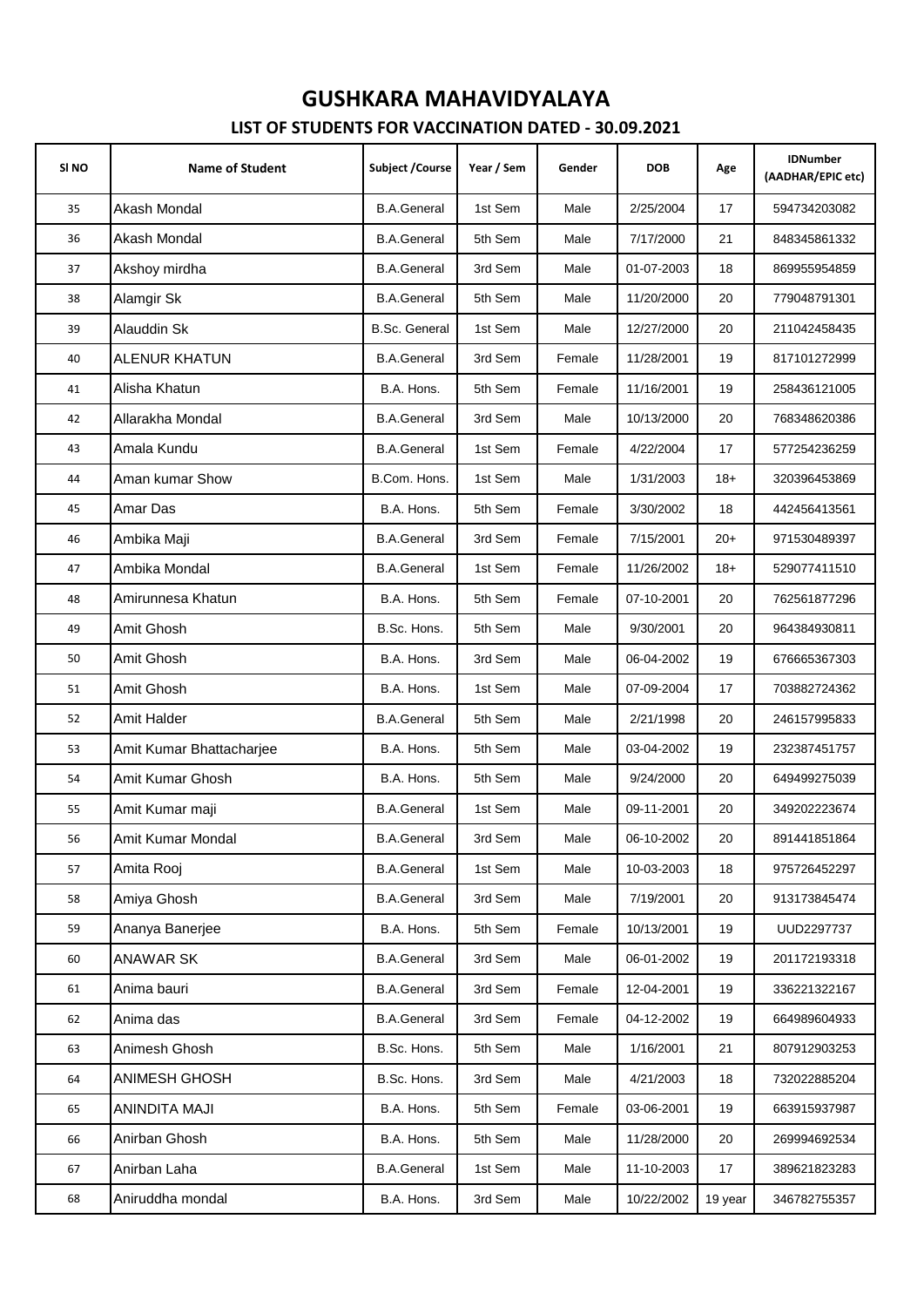| SI <sub>NO</sub> | <b>Name of Student</b> | <b>Subject / Course</b> | Year / Sem | Gender | <b>DOB</b> | Age      | <b>IDNumber</b><br>(AADHAR/EPIC etc) |
|------------------|------------------------|-------------------------|------------|--------|------------|----------|--------------------------------------|
| 69               | ANISHA BHARATI SHAW    | <b>B.A.General</b>      | 1st Sem    | Female | 3/30/2002  | 19       | 728757543593                         |
| 70               | ANISHA MUKHERJEE       | <b>B.A.General</b>      | 3rd Sem    | Female | 2/13/2002  | 18       | 774159148925                         |
| 71               | Anjana Das             | B.A. Hons.              | 5th Sem    | Female | 03-11-2001 | 20       | 204515164456                         |
| 72               | Anjona das             | <b>B.A.General</b>      | 1st Sem    | Female | 5/28/2003  | $18+$    | 201942537463                         |
| 73               | Anjuma khatun          | B.A. Hons.              | 5th Sem    | Female | 10-04-2001 | 20       | 520058350679                         |
| 74               | Anjumanawara khatun    | <b>B.A.General</b>      | 3rd Sem    | Female | 9/27/2002  | 18       | 328884691697                         |
| 75               | Ankan patra            | <b>B.A.General</b>      | 3rd Sem    | Male   | 09-05-2002 | 19       | 390961941446                         |
| 76               | Ankana Ghosh           | B.A. Hons.              | 3rd Sem    | Male   | 09-03-2002 | $19+$    | 540110698381                         |
| 77               | Ankita Koner           | B.A. Hons.              | 3rd Sem    | Female | 5/26/2002  | 19       | 338112414964                         |
| 78               | Ankita Malakar         | B.A. Hons.              | 1st Sem    | Female | 6/28/2003  | 18 years | 458001336040                         |
| 79               | ANNANYA GHOSH          | B.A. Hons.              | 3rd Sem    | Female | 07-12-2003 | 18       | 553444285499                         |
| 80               | Annapurna pal          | <b>B.A.General</b>      | 5th Sem    | Female | 12-07-2001 | $19+$    | 916129995950                         |
| 81               | Anowara Khatun         | <b>B.A.General</b>      | 3rd Sem    | Female | 07-01-2002 | 20       | 481492079331                         |
| 82               | Antara Ghosh           | <b>B.A.General</b>      | 3rd Sem    | Male   | 11/30/2002 | 19       | 294317507314                         |
| 83               | Antara Konra           | B.A. Hons.              | 5th Sem    | Female | 11/25/2001 | 20       | 261533729072                         |
| 84               | Antara Singha          | B.A. Hons.              | 3rd Sem    | Female | 9/28/2002  | 19       | 630488734239                         |
| 85               | Anupama Bagdi          | <b>B.A.General</b>      | 5th Sem    | Female | 05-10-2000 | 21       | 522332472574                         |
| 86               | ANWARA KHATUN          | <b>B.A.General</b>      | 3rd Sem    | Female | 3/19/1999  | 22       | 762764626079                         |
| 87               | Anwesha Das            | B.A. Hons.              | 3rd Sem    | Female | 02-08-2003 | $18+$    | 763432364254                         |
| 88               | Aparna das             | <b>B.A.General</b>      | 1st Sem    | Female | 3/13/2004  | 17       | 455883349076                         |
| 89               | Aparna Das             | <b>B.A.General</b>      | 1st Sem    | Female | 08-08-2003 | 18       | 977843605020                         |
| 90               | Aparna Rajak           | <b>B.A.General</b>      | 5th Sem    | Female | 02-09-2002 | 19       | 922763287175                         |
| 91               | Apurbo Bairagya        | <b>B.A.General</b>      | 3rd Sem    | Male   | 6/24/2003  | 18       | 357645389528                         |
| 92               | Arijit Bairagya        | <b>B.A.General</b>      | 3rd Sem    | Male   | 5/21/2003  | $18+$    | 640995790590                         |
| 93               | Arijit Ghosh           | <b>B.A.General</b>      | 3rd Sem    | Female | 9/27/2002  | $19+$    | 707807725110                         |
| 94               | Aritra Chattopadhyay   | B.A. Hons.              | 5th Sem    | Male   | 6/30/2000  | 21       | 598987906678                         |
| 95               | Aritra Sil             | B.Sc. Hons.             | 5th Sem    | Male   | 11-11-2001 | 20       | 855162263259                         |
| 96               | Arjun Bagdi            | B.A. Hons.              | 3rd Sem    | Male   | 04-09-2021 | 23       | 288835740833                         |
| 97               | Arnab Saha             | B.A. Hons.              | 3rd Sem    | Male   | 12/29/2002 | 19       | 998499983550                         |
| 98               | Arpita barui           | <b>B.Sc. General</b>    | 1st Sem    | Female | 09-06-2004 | 17       | 223650885853                         |
| 99               | Arpita Bhattacharyya   | <b>B.A.General</b>      | 1st Sem    | Female | 09-03-2003 | 18       | 658587678748                         |
| 100              | ARPITA BISWAS          | <b>B.A.General</b>      | 1st Sem    | Female | 02-03-2003 | 18       | 514266471063                         |
| 101              | Arpita Biswas          | B.A. Hons.              | 1st Sem    | Female | 7/29/2004  | $17+$    | 577419109847                         |
| 102              | Arpita Das             | <b>B.A.General</b>      | 3rd Sem    | Female | 6/22/2003  | 18 years | 484534367360                         |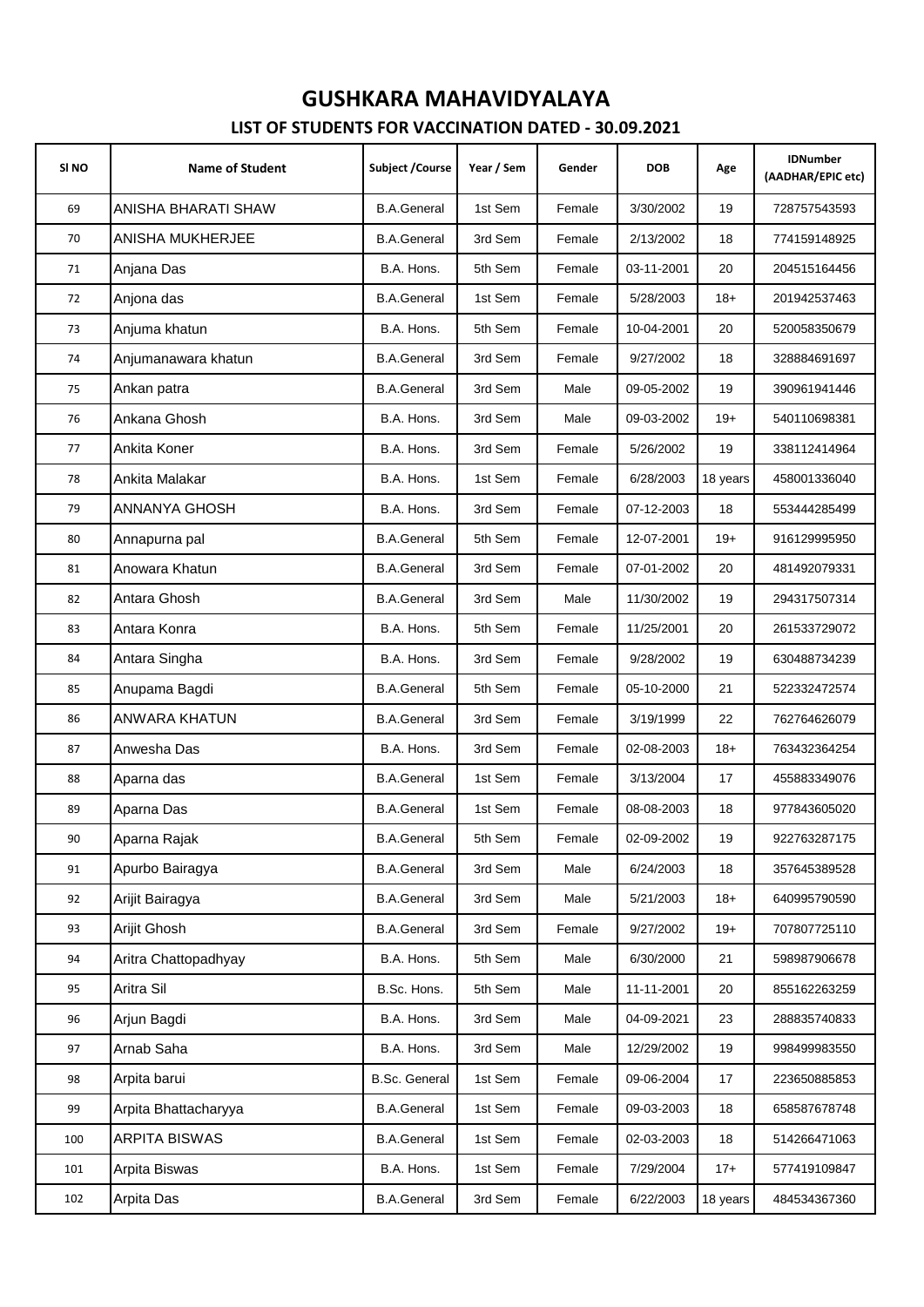| SI NO | <b>Name of Student</b>   | <b>Subject / Course</b> | Year / Sem | Gender | <b>DOB</b> | Age   | <b>IDNumber</b><br>(AADHAR/EPIC etc) |
|-------|--------------------------|-------------------------|------------|--------|------------|-------|--------------------------------------|
| 103   | Arpita Mondal            | <b>B.A.General</b>      | 1st Sem    | Female | 2/26/2004  | 17    | 391623353144                         |
| 104   | Arpita Pal               | B.A. Hons.              | 1st Sem    | Female | 10/18/2003 | 18    | 6990111055629                        |
| 105   | Arun Pramanik            | <b>B.A.General</b>      | 1st Sem    | Male   | 11/21/2003 | 17    | 337595881976                         |
| 106   | <b>ARUNA GHOSH</b>       | <b>B.A.General</b>      | 1st Sem    | Female | 8/28/2001  | 20    | 717585520979                         |
| 107   | Arunima Ghosh            | <b>B.Sc. General</b>    | 3rd Sem    | Female | 03-04-2002 | 19    | 212708775263                         |
| 108   | Arup Mondal              | <b>B.A.General</b>      | 5th Sem    | Male   | 01-05-2001 | 20    | 617470591027                         |
| 109   | Arup Pal                 | B.A. Hons.              | 5th Sem    | Male   | 12/19/2001 | 19    | 239424046603                         |
| 110   | Asha Mondal              | <b>B.A.General</b>      | 3rd Sem    | Female | 1/16/2002  | 19    | 810517278466                         |
| 111   | Asha mondal              | <b>B.A.General</b>      | 1st Sem    | Female | 10/23/2002 | 19    | 526052256764                         |
| 112   | Asharani Khatun          | <b>B.A.General</b>      | 5th Sem    | Female | 6/22/2001  | 20    | 819956623378                         |
| 113   | Ashif Hossain            | B.A. Hons.              | 1st Sem    | Male   | 10-03-2003 | 18    | 265700812514                         |
| 114   | ASHIS GHOSH              | <b>B.A.General</b>      | 5th Sem    | Female | 10/21/1995 | 25    | 792408289011                         |
| 115   | Ashis maji               | <b>B.A.General</b>      | 5th Sem    | Male   | 12-11-2000 | 21    | 871938431156                         |
| 116   | Ashraful Islam Sk        | B.A. Hons.              | 3rd Sem    | Male   | 02-11-2002 | 19    | 945543165860                         |
| 117   | Asia khatun              | <b>B.A.General</b>      | 5th Sem    | Female | 03-03-2001 | 20    | 799691982382                         |
| 118   | <b>ASIM KUMAR PAL</b>    | B.A. Hons.              | 3rd Sem    | Male   | 3/29/2003  | 18    | 955891678796                         |
| 119   | Asima khatun             | <b>B.A.General</b>      | 3rd Sem    | Female | 8/23/2003  | 19    | 608444949661                         |
| 120   | Asis das                 | <b>B.A.General</b>      | 3rd Sem    | Male   | 9/26/2002  | 18    | 818348499643                         |
| 121   | Asish Das                | <b>B.A.General</b>      | 1st Sem    | Male   | 6/25/2003  | 18    | 484043744421                         |
| 122   | Asiya khatun             | B.A. Hons.              | 3rd Sem    | Female | 9/24/2021  | 18    | 858325425839                         |
| 123   | Asma khatun              | <b>B.A.General</b>      | 1st Sem    | Female | 12-07-2002 | $18+$ | 618846253663                         |
| 124   | ASMAUL KHAN              | <b>B.A.General</b>      | 3rd Sem    | Male   | 09-11-1999 | 22    | 443733045052                         |
| 125   | Asmira Khatun            | <b>B.A.General</b>      | 3rd Sem    | Female | 10/24/2003 | $18+$ | 354121430103                         |
| 126   | Aspiya Khatun            | <b>B.A.General</b>      | 5th Sem    | Female | 11/19/2000 | 20    | 726464805516                         |
| 127   | Asrofi khatun            | B.A. Hons.              | 5th Sem    | Female | 12-04-2001 | $19+$ | 703373030577                         |
| 128   | ASTA aiswarya pati mitra | B.A. Hons.              | 3rd Sem    | Male   | 4/30/2001  | 20    | 304976070454                         |
| 129   | <b>ATASI METE</b>        | <b>B.A.General</b>      | 1st Sem    | Female | 3/23/2002  | 19    | 557009271702                         |
| 130   | Avijeet Gharui           | B.A. Hons.              | 3rd Sem    | Male   | 6/24/2002  | 20    | 389054834623                         |
| 131   | <b>AVIJIT GHOSH</b>      | <b>B.A.General</b>      | 5th Sem    | Male   | 8/22/2000  | 21    | 762544174798                         |
| 132   | Avinaba Ghosh            | B.A. Hons.              | 1st Sem    | Male   | 09-10-2003 | 18    | 734628109597                         |
| 133   | Ayan bari                | <b>B.A.General</b>      | 5th Sem    | Male   | 6/28/2000  | 21    | 448168290900                         |
| 134   | Ayan Chatterjee          | B.Sc. Hons.             | 5th Sem    | Male   | 12/18/2001 | 19    | 893367892189                         |
| 135   | Ayan das bairagya        | B.A. Hons.              | 1st Sem    | Male   | 09-11-2003 | 18    | 375059848488                         |
| 136   | Ayesa soddeka            | <b>B.A.General</b>      | 1st Sem    | Female | 11/16/2003 | $17+$ | 406060310037                         |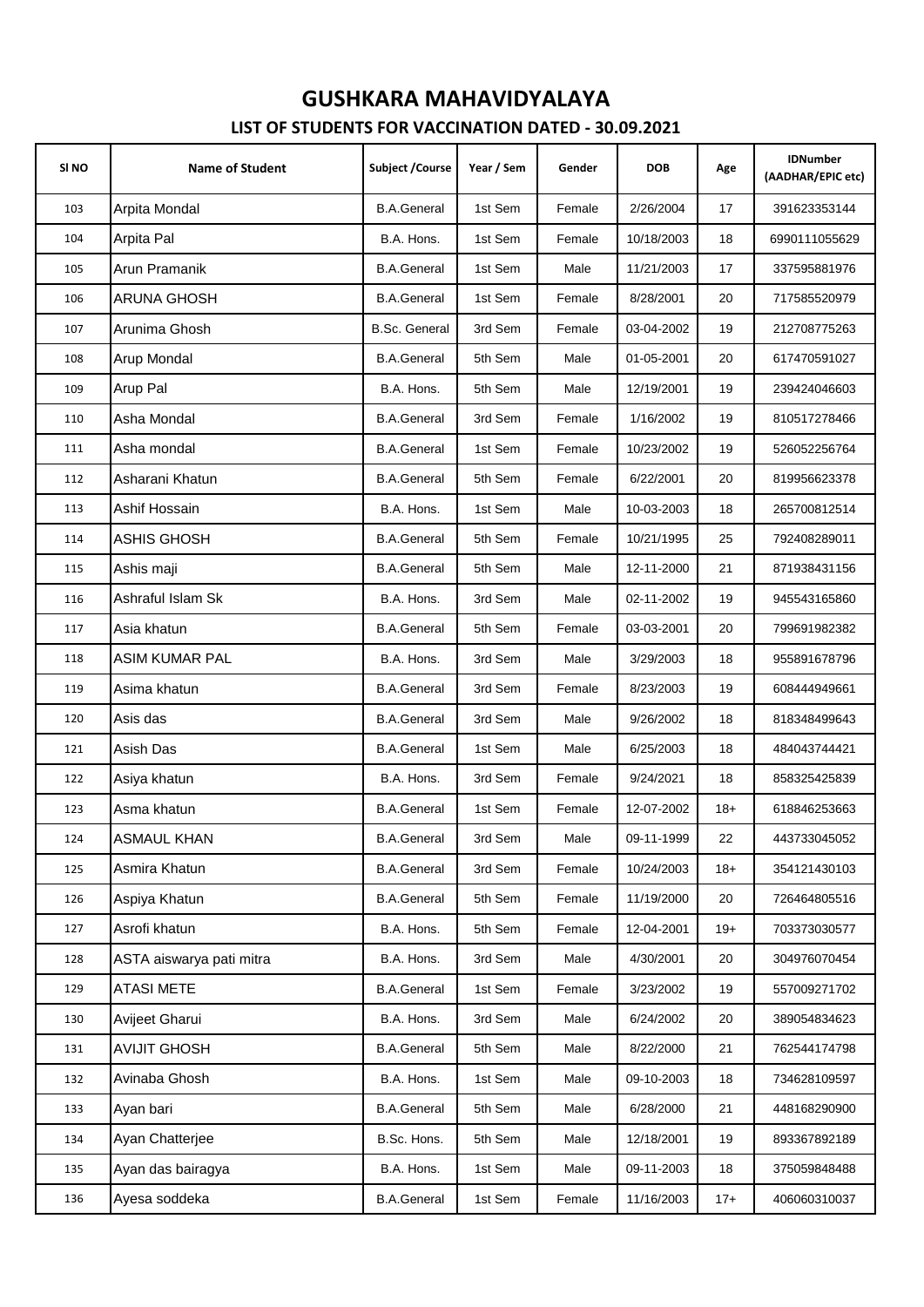| SI <sub>NO</sub> | <b>Name of Student</b>   | Subject / Course     | Year / Sem | Gender | <b>DOB</b> | Age      | <b>IDNumber</b><br>(AADHAR/EPIC etc) |
|------------------|--------------------------|----------------------|------------|--------|------------|----------|--------------------------------------|
| 137              | Ayesha khatun            | B.A. Hons.           | 3rd Sem    | Female | 10-09-2002 | 18       | 204274709349                         |
| 138              | Ayesha mondal            | <b>B.A.General</b>   | 5th Sem    | Female | 04-04-2002 | 19       | 746095805329                         |
| 139              | AYESHA PARVEEN           | B.A. Hons.           | 3rd Sem    | Female | 7/15/2002  | 19       | 569812706210                         |
| 140              | Ayesha sultana           | <b>B.A.General</b>   | 1st Sem    | Male   | 12-06-2003 | $17+$    | 444466552657                         |
| 141              | Ayesha Yasmin            | B.A. Hons.           | 3rd Sem    | Female | 2/18/2002  | 19       | 317876177434                         |
| 142              | Azharuddin Mallick       | <b>B.A.General</b>   | 3rd Sem    | Male   | 8/19/2002  | 19       | 382464709361                         |
| 143              | Babli Gupta              | <b>B.A.General</b>   | 3rd Sem    | Female | 10-10-2000 | 18       | 297989964581                         |
| 144              | <b>Baduli Soren</b>      | B.A. Hons.           | 5th Sem    | Female | 04-04-2001 | 20 years | 499328215644                         |
| 145              | Baisakhi Bala            | <b>B.A.General</b>   | 5th Sem    | Male   | 4/14/2001  | 20       | 372785276668                         |
| 146              | Baisakhi ghosh           | <b>B.A.General</b>   | 1st Sem    | Female | 05-02-2002 | 19       | 860218616416                         |
| 147              | Baisakhi haldar          | B.A. Hons.           | 5th Sem    | Female | 4/23/2002  | 20       | 377238209330                         |
| 148              | Baisakhi khatun          | <b>B.A.General</b>   | 5th Sem    | Female | 5/16/2001  | 20       | 299863696376                         |
| 149              | Baisakhi Mistri          | <b>B.A.General</b>   | 5th Sem    | Female | 05-12-2001 | 20       | 854043848901                         |
| 150              | Baishakhi Ghosh          | <b>B.A.General</b>   | 3rd Sem    | Female | 9/17/2002  | 19       | 614685086844                         |
| 151              | <b>BAISHAKHI GHOSH</b>   | <b>B.Sc. General</b> | 1st Sem    | Female | 4/30/2004  | $17+$    | 603374310161                         |
| 152              | Baishakhi Mete           | <b>B.A.General</b>   | 5th Sem    | Female | 05-03-2001 | 20       | 311174240288                         |
| 153              | Banamayee pal            | <b>B.A.General</b>   | 3rd Sem    | Female | 10-01-2002 | 19       | 583144843803                         |
| 154              | Bandana barui            | B.A. Hons.           | 3rd Sem    | Female | 01-05-2001 | 20       | 272337538441                         |
| 155              | <b>BANI KHATUN</b>       | B.A. Hons.           | 3rd Sem    | Female | 05-04-2002 | $19+$    | 302914088894                         |
| 156              | <b>BAPAN DAS</b>         | <b>B.A.General</b>   | 3rd Sem    | Male   | 08-01-2000 | 21       | 981903699536                         |
| 157              | <b>BARNA GAYEN</b>       | B.A. Hons.           | 5th Sem    | Female | 08-10-2000 | 21       | 995092962777                         |
| 158              | Barnali Mondal           | B.A. Hons.           | 3rd Sem    | Female | 08-03-2002 | 19       | 914210023423                         |
| 159              | Barsha Barik             | B.A. Hons.           | 5th Sem    | Female | 07-04-2001 | 21       | 517387689023                         |
| 160              | Basanti Das              | B.A. Hons.           | 1st Sem    | Female | 07-07-2003 | 18       | 621611718633                         |
| 161              | Basudeb Das              | <b>B.A.General</b>   | 3rd Sem    | Male   | 10-07-2002 | 19       | 213532620397                         |
| 162              | Basudeb Das Bairagya     | <b>B.A.General</b>   | 5th Sem    | Male   | 4/30/2002  | 18       | 280931308026                         |
| 163              | <b>Bhairab Paramanik</b> | <b>B.A.General</b>   | 5th Sem    | Male   | 4/18/2002  | 19       | 743708598356                         |
| 164              | <b>BHASKAR DAS</b>       | <b>B.A.General</b>   | 5th Sem    | Male   | 04-07-2002 | 19       | 853111390543                         |
| 165              | <b>Bholanath Das</b>     | <b>B.A.General</b>   | 3rd Sem    | Male   | 5/28/2003  | 18       | 301833412446                         |
| 166              | <b>Bibek Ghosh</b>       | <b>B.A.General</b>   | 3rd Sem    | Male   | 5/21/2003  | 18       | 429702302907                         |
| 167              | Bibekananda Maji         | <b>B.A.General</b>   | 5th Sem    | Male   | 06-04-2001 | 20       | 429055583662                         |
| 168              | Bijay Kumar Ghosh        | <b>B.A.General</b>   | 5th Sem    | Male   | 9/14/1999  | 22       | 902691508960                         |
| 169              | <b>BIKRAM GHOSH</b>      | <b>B.A.General</b>   | 5th Sem    | Male   | 8/29/2001  | 20       | 829636917653                         |
| 170              | Bikram Ghosh             | <b>B.A.General</b>   | 5th Sem    | Male   | 8/18/2000  | 21       | 645880639975                         |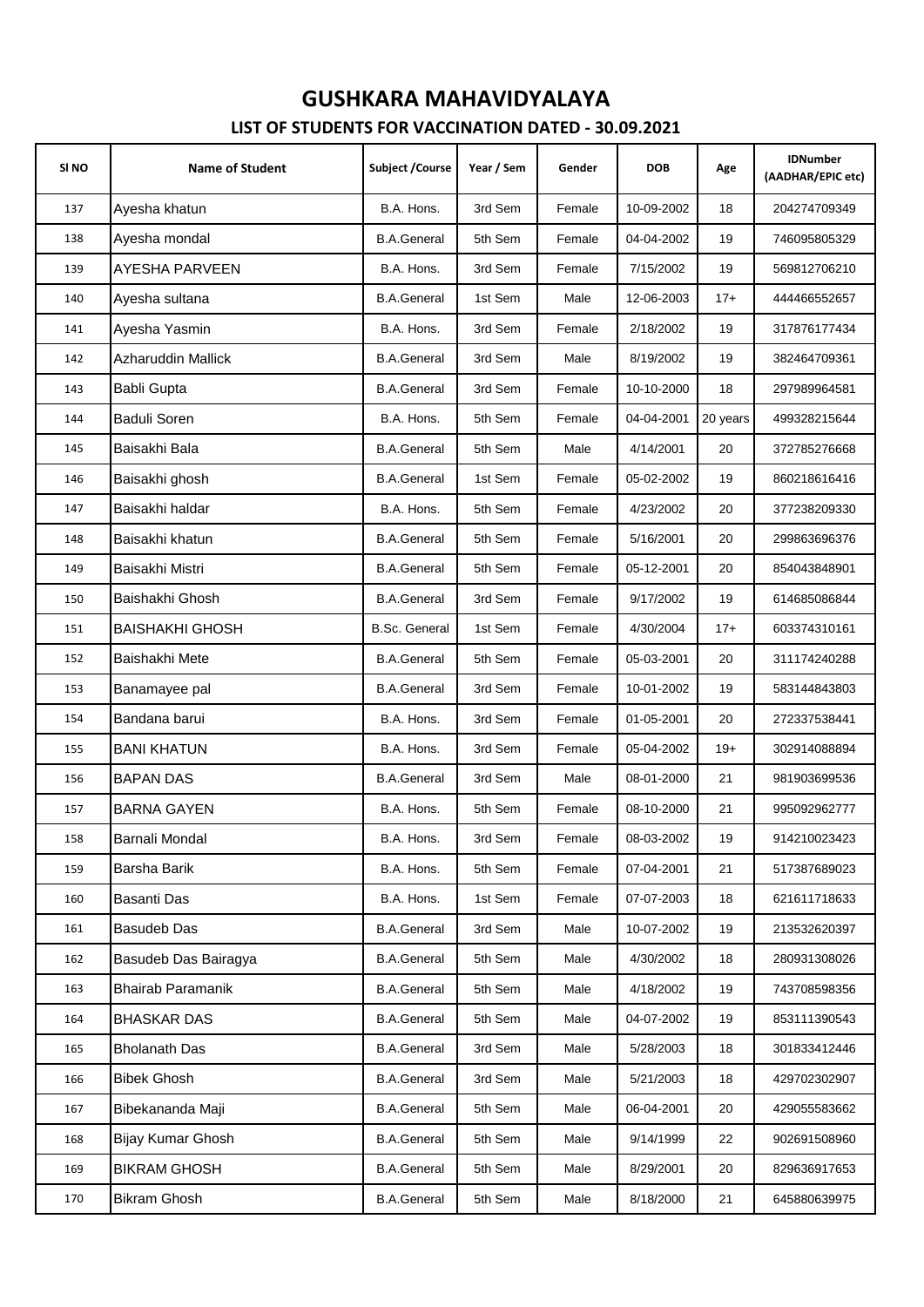| SI <sub>NO</sub> | <b>Name of Student</b>    | Subject / Course   | Year / Sem | Gender | <b>DOB</b> | Age      | <b>IDNumber</b><br>(AADHAR/EPIC etc) |
|------------------|---------------------------|--------------------|------------|--------|------------|----------|--------------------------------------|
| 171              | Bikram Khan               | B.A. Hons.         | 5th Sem    | Male   | 7/29/2001  | 20       | 334966975343                         |
| 172              | Bikram mondal             | B.A. Hons.         | 3rd Sem    | Male   | 05-01-2003 | $18+$    | 217582749743                         |
| 173              | Bikram show               | <b>B.A.General</b> | 3rd Sem    | Male   | 3/31/2002  | 19       | 616852328953                         |
| 174              | Bimala Majumdar           | B.A. Hons.         | 3rd Sem    | Female | 8/28/2001  | $20+$    | 403557307860                         |
| 175              | <b>Bina Das</b>           | <b>B.A.General</b> | 1st Sem    | Female | 3/24/2002  | 19       | 313287532588                         |
| 176              | Bipasha Das               | <b>B.A.General</b> | 3rd Sem    | Female | 5/30/2003  | 18       | 551517451777                         |
| 177              | Bipasha Mondal            | <b>B.A.General</b> | 5th Sem    | Female | 10/27/2002 | 19       | 981321550281                         |
| 178              | Biplab adhikary           | <b>B.A.General</b> | 3rd Sem    | Male   | 4/14/2002  | 19       | 903345643656                         |
| 179              | Biplab Majumdar           | <b>B.A.General</b> | 1st Sem    | Male   | 01-08-2003 | $18+$    | 604022723159                         |
| 180              | <b>Bishal Chatterjee</b>  | B.A. Hons.         | 3rd Sem    | Male   | 01-07-2002 | 19       | 759748174983                         |
| 181              | Bishal shaw               | <b>B.A.General</b> | 1st Sem    | Male   | 12-04-2000 | 20       | 748472040375                         |
| 182              | <b>BISWAJIT DAS</b>       | <b>B.A.General</b> | 3rd Sem    | Male   | 06-05-2002 | 19       | UUD2279594                           |
| 183              | Biswajit mondal           | <b>B.A.General</b> | 1st Sem    | Male   | 2/25/2003  | 18       | 907219419136                         |
| 184              | Biswajit pal              | B.A. Hons.         | 5th Sem    | Female | 12-01-2001 | 20       | 378548375123                         |
| 185              | <b>BISWANATH SHAW</b>     | <b>B.A.General</b> | 1st Sem    | Male   | 9/17/2002  | $19+$    | 565031306962                         |
| 186              | Biva Mahato               | <b>B.A.General</b> | 3rd Sem    | Female | 06-09-2001 | 20       | 987945424586                         |
| 187              | Brishti Garai             | B.A. Hons.         | 5th Sem    | Female | 4/20/2002  | 19       | 909063703056                         |
| 188              | <b>Bubai Dalui</b>        | <b>B.A.General</b> | 1st Sem    | Male   | 05-11-2000 | 21       | 839988186963                         |
| 189              | Buddhadeb Bahadur Chhetri | <b>B.A.General</b> | 1st Sem    | Male   | 11/14/2000 | 20       | 928880656683                         |
| 190              | <b>Bula Ghosh</b>         | B.A. Hons.         | 5th Sem    | Female | 04-08-2000 | 21       | 712527705342                         |
| 191              | Chaitali dhibar           | B.A. Hons.         | 5th Sem    | Female | 3/13/2002  | 19       | 487921586131                         |
| 192              | CHAITALI TUDU             | <b>B.A.General</b> | 3rd Sem    | Female | 04-06-2001 | 20       | 603858748407                         |
| 193              | CHANCHAL KONRA            | <b>B.A.General</b> | 3rd Sem    | Male   | 12-09-2001 | 20       | 695826836519                         |
| 194              | Chandan Banerjee          | <b>B.A.General</b> | 3rd Sem    | Male   | 04-10-2002 | 19       | 260660319916                         |
| 195              | Chandan Biswas            | <b>B.A.General</b> | 3rd Sem    | Female | 08-09-2003 | $18+$    | 922777816366                         |
| 196              | Chandan Das               | <b>B.A.General</b> | 3rd Sem    | Male   | 7/30/2002  | 19       | 325295340674                         |
| 197              | Chandan pal               | B.A. Hons.         | 5th Sem    | Male   | 12-04-2000 | 20       | 822864084385                         |
| 198              | Chandana Bagdi            | <b>B.A.General</b> | 3rd Sem    | Female | 8/18/2002  | 18 years | 263241684981                         |
| 199              | Chandana Mondal           | <b>B.A.General</b> | 3rd Sem    | Female | 9/21/2002  | 19       | 885096833839                         |
| 200              | Chandra Das Bairagya      | <b>B.A.General</b> | 5th Sem    | Female | 3/18/2002  | 19       | 713625126723                         |
| 201              | CHANDRIKA MONDAL          | B.A. Hons.         | 3rd Sem    | Female | 09-08-2002 | 19       | 682606029385                         |
| 202              | Chinmoy Ghosh             | B.Sc. Hons.        | 5th Sem    | Male   | 7/13/2001  | 20       | 642332764196                         |
| 203              | Chinmoy Mondal            | B.A. Hons.         | 1st Sem    | Male   | 10/23/2003 | $17+$    | 630333322185                         |
| 204              | Chitra pal                | <b>B.A.General</b> | 3rd Sem    | Female | 7/30/2002  | 19       | 848060185070                         |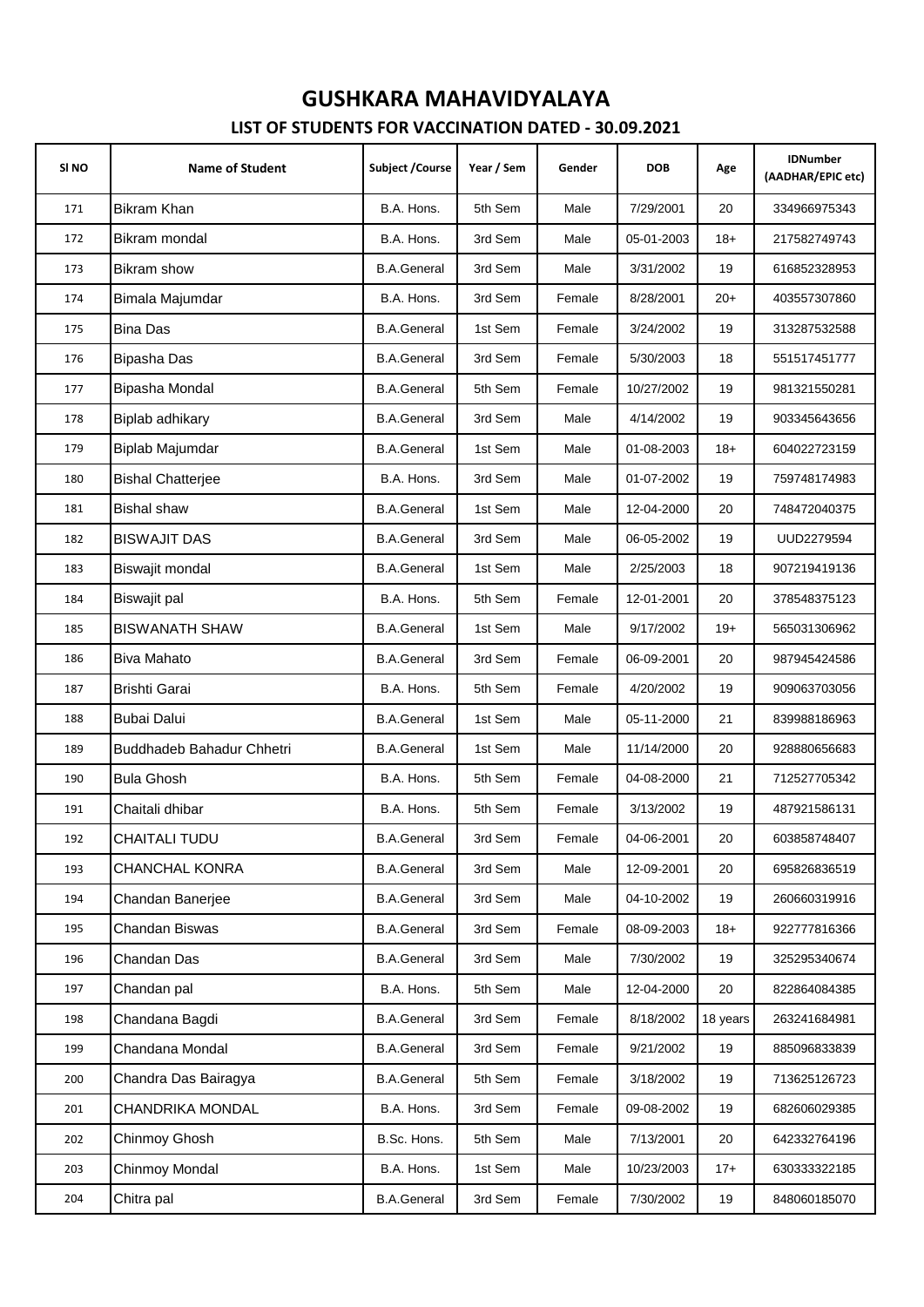| SI <sub>NO</sub> | <b>Name of Student</b> | <b>Subject / Course</b> | Year / Sem | Gender | <b>DOB</b> | Age     | <b>IDNumber</b><br>(AADHAR/EPIC etc) |
|------------------|------------------------|-------------------------|------------|--------|------------|---------|--------------------------------------|
| 205              | chumki bairagi         | <b>B.A.General</b>      | 3rd Sem    | Female | 5/29/2003  | 18      | 450527841418                         |
| 206              | Chuni Roy              | <b>B.Sc. General</b>    | 3rd Sem    | Male   | 09-07-2002 | 19      | 226784215068                         |
| 207              | DASARATH MAJI          | <b>B.A.General</b>      | 3rd Sem    | Male   | 06-01-2001 | 20      | 816996665687                         |
| 208              | Debanjan Mukherjee     | B.Com.<br>General       | 1st Sem    | Male   | 12-05-2003 | 18      | 660218334336                         |
| 209              | Debaroti Mukherjee     | B.A. Hons.              | 5th Sem    | Female | 10-05-2001 | 19      | 762358267131                         |
| 210              | Debarpan Chatterjee    | B.A. Hons.              | 5th Sem    | Male   | 09-03-2001 | 20      | 683984560662                         |
| 211              | Debashis Das           | <b>B.A.General</b>      | 1st Sem    | Male   | 10/19/2003 | 17      | 795764742375                         |
| 212              | Debashis mondal        | B.A. Hons.              | 5th Sem    | Male   | 10/29/2000 | 21      | 242761069240                         |
| 213              | <b>DEBASHIS SOREN</b>  | <b>B.A.General</b>      | 3rd Sem    | Male   | 7/14/2001  | 20      | 498743812103                         |
| 214              | <b>DEBASISH BAURI</b>  | <b>B.A.General</b>      | 1st Sem    | Male   | 11-10-2002 | 19      | 499580924913                         |
| 215              | Debasish Ghosh         | B.A. Hons.              | 5th Sem    | Female | 3/15/2002  | 19      | 419354820431                         |
| 216              | Debatri Mondal         | <b>B.A.General</b>      | 1st Sem    | Male   | 01-10-2001 | 20      | 662113766613                         |
| 217              | Debdas Ghosh           | B.Com.<br>General       | 3rd Sem    | Male   | 5/22/2003  | 18      | 784945920309                         |
| 218              | Debdeep Ghosh          | B.A. Hons.              | 1st Sem    | Male   | 3/19/2004  | 18      | 924760199721                         |
| 219              | Debjit Ganguly         | <b>B.A.General</b>      | 1st Sem    | Male   | 10/23/2002 | 18      | 262266056056                         |
| 220              | Debkanta Biswas        | <b>B.A.General</b>      | 3rd Sem    | Male   | 11/15/2003 | $17+$   | 289289602754                         |
| 221              | Debopriya Maji         | <b>B.A.General</b>      | 3rd Sem    | Male   | 3/15/2003  | 18      | 396473479683                         |
| 222              | <b>DEBRAJ MISHRA</b>   | <b>B.A.General</b>      | 3rd Sem    | Male   | 08-07-2001 | 20      | 823983121267                         |
| 223              | Debraj sadhu           | B.A. Hons.              | 5th Sem    | Male   | 09-04-2001 | 20      | 242022885294                         |
| 224              | Debu kshetrapal        | <b>B.A.General</b>      | 3rd Sem    | Male   | 4/25/2002  | 19 year | 982379704543                         |
| 225              | Deep                   | B.A. Hons.              | 1st Sem    | Male   | 08-07-2003 | 18      | 345728277787                         |
| 226              | Deep Mahuli            | B.A. Hons.              | 3rd Sem    | Male   | 9/27/2001  | $19+$   | 942494155953                         |
| 227              | Devatri Mandal         | <b>B.A.General</b>      | 1st Sem    | Female | 01-10-2001 | 20      | 662113766613                         |
| 228              | Dhananjoy Pal          | B.A. Hons.              | 3rd Sem    | Male   | 9/16/2001  | 19      | 671659960766                         |
| 229              | Dhaneswar mondal       | B.A. Hons.              | 3rd Sem    | Male   | 5/16/2002  | 19      | 770890764540                         |
| 230              | Dibyendu Ghosh         | B.A. Hons.              | 1st Sem    | Male   | 09-12-2003 | $18+$   | 507439765949                         |
| 231              | Dilbahar Khatun        | B.A. Hons.              | 5th Sem    | Female | 1/30/2001  | 20      | 655402245043                         |
| 232              | <b>DINESH SOREN</b>    | <b>B.A.General</b>      | 1st Sem    | Male   | 03-04-2000 | 21      | 373763684109                         |
| 233              | Dip Gupta              | <b>B.A.General</b>      | 5th Sem    | Male   | 04-10-2002 | 20      | 879609875726                         |
| 234              | Dipa Ghosh             | <b>B.A.General</b>      | 5th Sem    | Male   | 03-10-2002 | 20      | 753301297126                         |
| 235              | Dipak Shaw             | <b>B.A.General</b>      | 3rd Sem    | Male   | 1/24/2001  | 20      | 968991372022                         |
| 236              | Dipendu paul           | <b>B.A.General</b>      | 3rd Sem    | Male   | 08-01-2002 | 19      | 807427122360                         |
| 237              | DIPSHIKHA HIRA         | B.A. Hons.              | 5th Sem    | Female | 11/17/2001 | 20      | 527429231139                         |
| 238              | DIPU HALDAR            | <b>B.A.General</b>      | 1st Sem    | Male   | 10/19/2003 | 18      | 437235736244                         |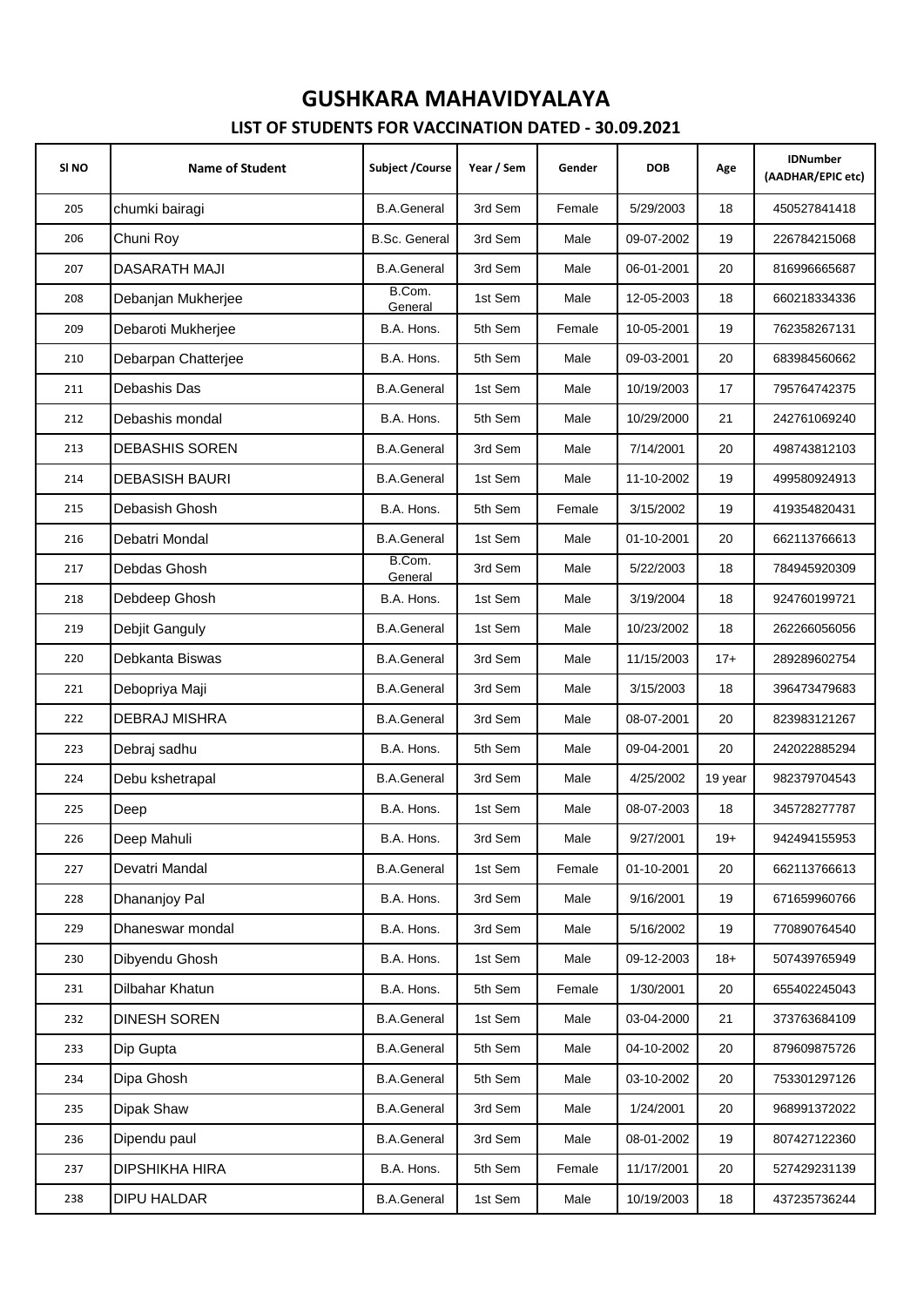| SI <sub>NO</sub> | <b>Name of Student</b>       | <b>Subject / Course</b> | Year / Sem | Gender | <b>DOB</b> | Age   | <b>IDNumber</b><br>(AADHAR/EPIC etc) |
|------------------|------------------------------|-------------------------|------------|--------|------------|-------|--------------------------------------|
| 239              | Dolehar khatun               | <b>B.A.General</b>      | 5th Sem    | Female | 01-02-2002 | $19+$ | 285019467190                         |
| 240              | Doyel Goswami                | B.A. Hons.              | 1st Sem    | Female | 12/17/2003 | 17    | 393076243073                         |
| 241              | Durga Adhikari               | <b>B.A.General</b>      | 1st Sem    | Female | 9/26/2004  | 17    | 948670533107                         |
| 242              | Dwitia sarkar                | <b>B.A.General</b>      | 3rd Sem    | Female | 08-12-2002 | 19    | 380863009408                         |
| 243              | Faijul Mallick               | B.A. Hons.              | 1st Sem    | Male   | 12-02-2002 | 19    | 695991113880                         |
| 244              | <b>FALGUNI METE</b>          | <b>B.A.General</b>      | 1st Sem    | Female | 2/23/2003  | 18    | 297925462038                         |
| 245              | Fardeara ansari              | B.A. Hons.              | 3rd Sem    | Female | 9/27/2002  | 19    | 480139610253                         |
| 246              | Farida Khatun                | <b>B.A.General</b>      | 5th Sem    | Female | 10/31/2000 | 20    | 246928484512                         |
| 247              | <b>FERDAUSI KHATUN</b>       | <b>B.A.General</b>      | 3rd Sem    | Female | 7/29/2002  | 19    | 53737558127                          |
| 248              | Ferdousi Khatun              | <b>B.A.General</b>      | 3rd Sem    | Female | 11-03-2002 | 19    | 599475363563                         |
| 249              | Fizuddin sk                  | <b>B.A.General</b>      | 1st Sem    | Male   | 05-04-2003 | 18    | 541576291793                         |
| 250              | <b>GARGI GHOSH</b>           | <b>B.A.General</b>      | 1st Sem    | Female | 7/30/2003  | 18    | 656401753170                         |
| 251              | Gargi samanta                | B.A. Hons.              | 5th Sem    | Female | 09-03-2001 | 20    | 902288680030                         |
| 252              | Ghanashyam Modak             | <b>B.Sc. General</b>    | 3rd Sem    | Male   | 12/20/2002 | 19    | 611578474211                         |
| 253              | Giasuddin sk                 | <b>B.A.General</b>      | 3rd Sem    | Male   | 10-10-2000 | 21    | 604614841481                         |
| 254              | Gita rani sikdar             | <b>B.A.General</b>      | 3rd Sem    | Female | 1/20/2003  | $18+$ | 878134638628                         |
| 255              | Gobinda Sarkar               | <b>B.A.General</b>      | 1st Sem    | Male   | 10-07-2003 | $17+$ | 273719047609                         |
| 256              | Golnihar Khatun              | B.A. Hons.              | 5th Sem    | Female | 05-04-2001 | $20+$ | 326525224549                         |
| 257              | Gopa Dutta                   | B.A. Hons.              | 1st Sem    | Female | 11/22/2002 | 18    | 698382985762                         |
| 258              | Gouri das                    | <b>B.A.General</b>      | 1st Sem    | Female | 10/20/2003 | 18    | 983055843850                         |
| 259              | Gouri Panday                 | <b>B.A.General</b>      | 1st Sem    | Female | 12-12-2001 | 19    | 616351398087                         |
| 260              | Gourab Mete                  | <b>B.A.General</b>      | 4th Sem    | Male   | 13.01.2001 | 20    | 901056361488                         |
| 261              | Goutam Pal                   | <b>B.A.General</b>      | 1st Sem    | Male   | 11-02-2002 | 18    | 335333442551                         |
| 262              | Gulshanara khatun            | <b>B.A.General</b>      | 1st Sem    | Female | 09-01-2003 | 18    | 289445792228                         |
| 263              | HAMIDA KHATUN                | B.A. Hons.              | 5th Sem    | Female | 2/23/2000  | 21    | 478763259874                         |
| 264              | Haradeb ghosh                | <b>B.A.General</b>      | 3rd Sem    | Male   | 07-02-2003 | 18    | 835995155089                         |
| 265              | HARISADHAN GHOSH             | <b>B.A.General</b>      | 1st Sem    | Male   | 07-04-2001 | $20+$ | 965616245893                         |
| 266              | Hasbunnesa Khtun             | <b>B.A.General</b>      | 5th Sem    | Female | 3/23/2002  | 19    | 697293801821                         |
| 267              | Hemanga Mondal.              | B.A. Hons.              | 5th Sem    | Male   | 1/28/2002  | 19    | 351195859140                         |
| 268              | Hemlal Kisku                 | <b>B.A.General</b>      | 5th Sem    | Male   | 03-02-2001 | 20    | 319934091068                         |
| 269              | Himadry Sekhar Chattopadhyay | <b>B.A.General</b>      | 1st Sem    | Male   | 04-01-2003 | 18    | 302136170282                         |
| 270              | Hritwika halder              | <b>B.A.General</b>      | 3rd Sem    | Female | 5/22/2003  | 18    | 983354970782                         |
| 271              | Indi Banerjee                | B.A. Hons.              | 3rd Sem    | Female | 12/27/2002 | 18    | 785045920309                         |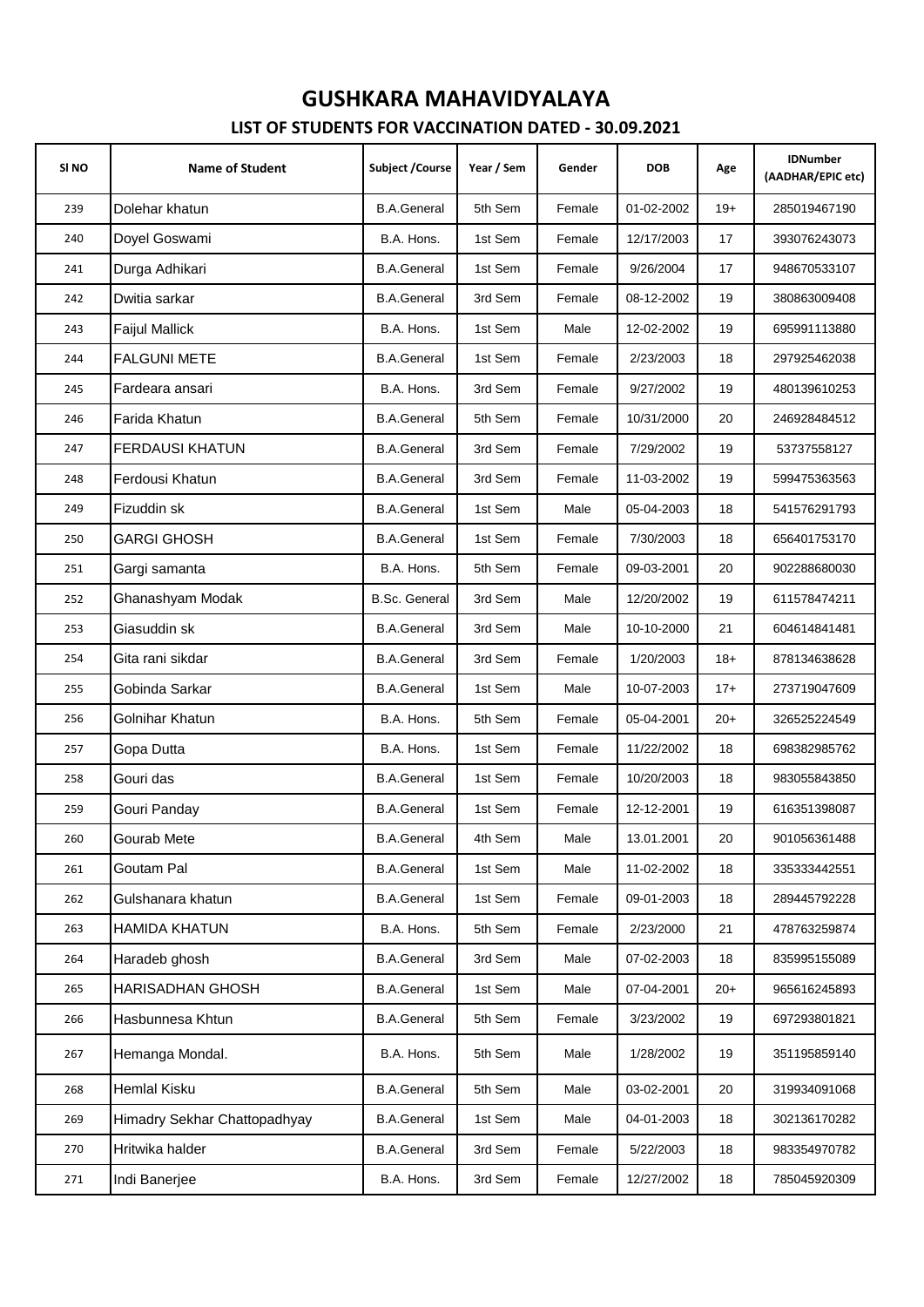| SI NO | <b>Name of Student</b>  | Subject / Course   | Year / Sem | Gender | <b>DOB</b> | Age    | <b>IDNumber</b><br>(AADHAR/EPIC etc) |
|-------|-------------------------|--------------------|------------|--------|------------|--------|--------------------------------------|
| 272   | <b>INDIRA BHANDARI</b>  | <b>B.A.General</b> | 3rd Sem    | Female | 10/25/2002 | 18     | 786905574636                         |
| 273   | Indira Ghosh            | B.A. Hons.         | 5th Sem    | Female | 12-09-2000 | 21     | 368553813161                         |
| 274   | Indrajit das            | <b>B.A.General</b> | 3rd Sem    | Male   | 4/23/2001  | 19     | 879710314433                         |
| 275   | <b>INDRAJIT GHOSH</b>   | <b>B.A.General</b> | 3rd Sem    | Male   | 5/15/2001  | 20     | 740194109838                         |
| 276   | Indrajit pal            | B.A. Hons.         | 1st Sem    | Male   | 03-10-2003 | 18     | 208159915732                         |
| 277   | <b>INDRAJIT PAL</b>     | <b>B.A.General</b> | 3rd Sem    | Male   | 9/25/2001  | $19+$  | 783348242522                         |
| 278   | Indranil ghosh          | <b>B.A.General</b> | 5th Sem    | Male   | 07-07-2001 | 20     | 287237624096                         |
| 279   | Indrojit Das            | <b>B.A.General</b> | 1st Sem    | Male   | 6/18/2003  | 18     | 679626957999                         |
| 280   | Indu Ghosh              | <b>B.A.General</b> | 1st Sem    | Female | 6/24/2021  | 17     | 675116721778                         |
| 281   | Insha khatun            | <b>B.A.General</b> | 1st Sem    | Female | 04-12-2003 | 18     | 658006664810                         |
| 282   | Isha pal                | B.A. Hons.         | 1st Sem    | Female | 2/23/2004  | $17+$  | 371013779064                         |
| 283   | Ismatara khantun        | <b>B.A.General</b> | 1st Sem    | Female | 9/24/2002  | 19     | 936603669314                         |
| 284   | JABA KHATUN             | <b>B.A.General</b> | 3rd Sem    | Female | 5/26/2002  | 19     | 279575356994                         |
| 285   | JABA PRAMANIK           | <b>B.A.General</b> | 3rd Sem    | Female | 12/14/2001 | 20     | 988064238482                         |
| 286   | Jahir Abbas Mallick     | <b>B.A.General</b> | 5th Sem    | Male   | 08-05-2001 | 20     | 310912840504                         |
| 287   | Jahnabi Mete            | B.A. Hons.         | 1st Sem    | Female | 7/29/2004  | 17     | 689497065076                         |
| 288   | JANNATUL FIRDOUSH       | <b>B.A.General</b> | 3rd Sem    | Female | 8/27/2001  | 20     | 279516264204                         |
| 289   | Jaya Kole               | <b>B.A.General</b> | 5th Sem    | Female | 08-04-2002 | $19+$  | 344796385157                         |
| 290   | Jayanta Haldar          | B.A. Hons.         | 1st Sem    | Male   | 01-02-2003 | 18     | 342969291833                         |
| 291   | Jayanta Roy             | <b>B.A.General</b> | 1st Sem    | Female | 3/29/2003  | 18     | 358535750137                         |
| 292   | Jayanta Sarkar          | B.A. Hons.         | 5th Sem    | Male   | 8/15/2000  | 21     | 988082737788                         |
| 293   | Jayanti ghosh           | <b>B.A.General</b> | 3rd Sem    | Female | 07-07-2003 | 18year | 501345536108                         |
| 294   | Jeet Rov                | B.A. Hons.         | 1st Sem    | Male   | 5/20/2004  | $17+$  | 433706021079                         |
| 295   | Jesmin Khatun           | B.A. Hons.         | 3rd Sem    | Female | 10-08-2001 | 19     | 877147594422                         |
| 296   | JESMIN KHATUN           | <b>B.A.General</b> | 1st Sem    | Female | 6/16/2003  | 18     | 344145210662                         |
| 297   | <b>JESMIN PARVIN</b>    | <b>B.A.General</b> | 3rd Sem    | Male   | 5/28/2002  | 19     | 240915008912                         |
| 298   | Jhantu Baidya           | <b>B.A.General</b> | 1st Sem    | Male   | 12/25/2003 | 18     | 489180994312                         |
| 299   | Jhantu sarkar           | <b>B.A.General</b> | 1st Sem    | Male   | 05-12-2002 | 18     | 446941696065                         |
| 300   | jharna khatun           | <b>B.A.General</b> | 5th Sem    | Female | 9/24/2000  | 21     | 990799456125                         |
| 301   | JINNAT NESA KHATUN      | <b>B.A.General</b> | 3rd Sem    | Female | 06-02-2003 | 19     | 824824973263                         |
| 302   | Jishu shil              | <b>B.A.General</b> | 1st Sem    | Male   | 1/27/2002  | $19+$  | 343677102501                         |
| 303   | Jit Roy                 | <b>B.A.General</b> | 1st Sem    | Male   | 08-02-2003 | 18     | 570015643810                         |
| 304   | <b>JIYARUL SK</b>       | <b>B.A.General</b> | 3rd Sem    | Male   | 04-04-2002 | 20     | 385798217511                         |
| 305   | <b>JOSIMUDDIN MOLLA</b> | <b>B.A.General</b> | 3rd Sem    | Male   | 9/19/2001  | 21     | 489454410251                         |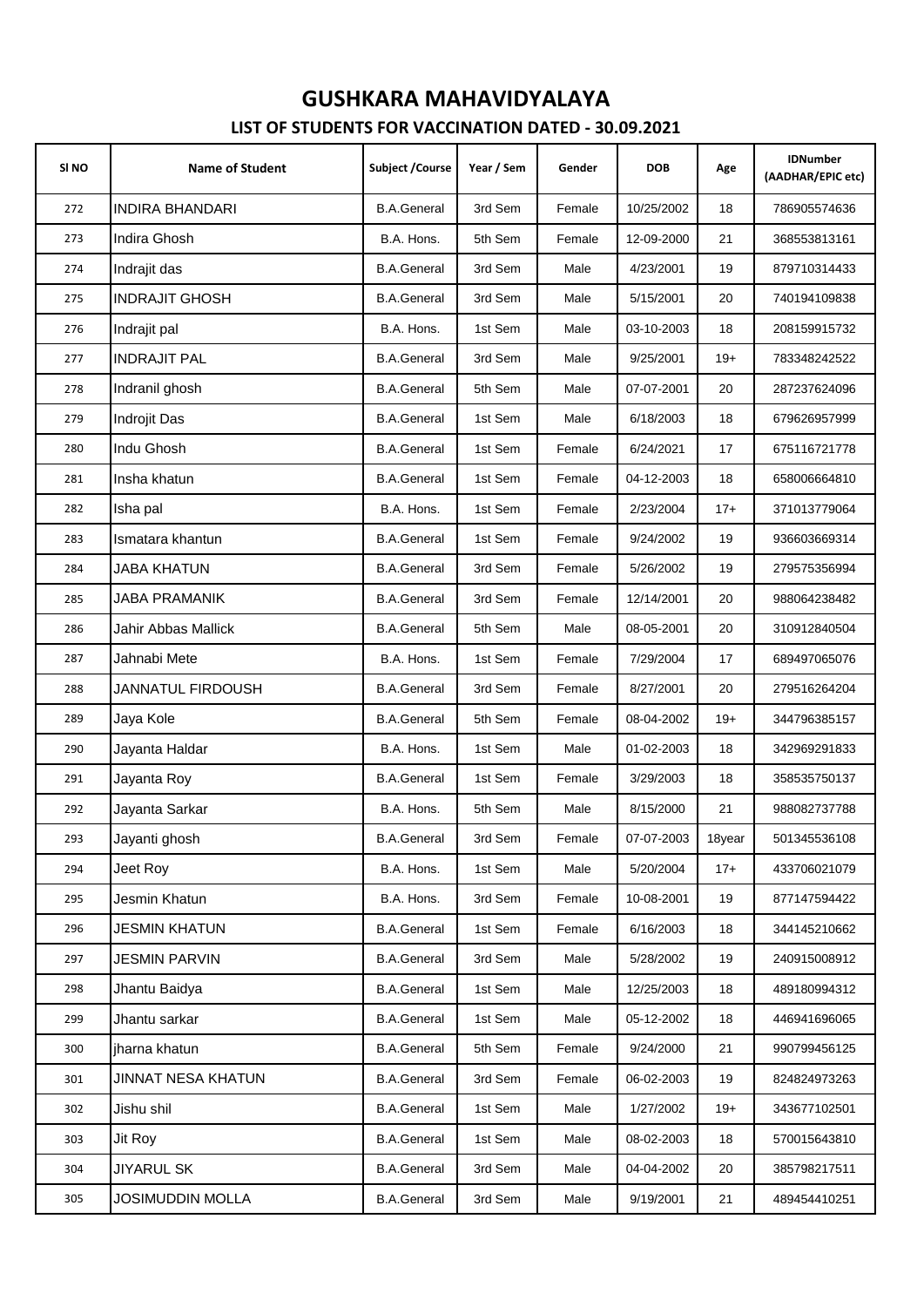| SI NO | <b>Name of Student</b> | <b>Subject / Course</b> | Year / Sem | Gender | <b>DOB</b> | Age      | <b>IDNumber</b><br>(AADHAR/EPIC etc) |
|-------|------------------------|-------------------------|------------|--------|------------|----------|--------------------------------------|
| 306   | Josimuddin Sk          | <b>B.Sc. General</b>    | 1st Sem    | Male   | 10/15/2001 | 20       | 772037232054                         |
| 307   | Joy Halder             | <b>B.A.General</b>      | 3rd Sem    | Male   | 9/26/2002  | 19       | 322189333620                         |
| 308   | JOYDEV DUTTA           | B.Sc. Hons.             | 5th Sem    | Male   | 09-10-2000 | 21       | 889684599438                         |
| 309   | JOYDEV KUMAR MONDAL    | B.A. Hons.              | 3rd Sem    | Male   | 8/22/2002  | 19       | 837284728480                         |
| 310   | Joydip Mondal          | <b>B.A.General</b>      | 1st Sem    | Male   | 09-11-2003 | 18       | 562233260553                         |
| 311   | Joyeeta Somaddar       | <b>B.A.General</b>      | 3rd Sem    | Female | 06-08-2002 | 19       | 373759295604                         |
| 312   | Jubaraj mondal         | <b>B.A.General</b>      | 5th Sem    | Male   | 08-05-2000 | 21       | 606548592199                         |
| 313   | Jui Khatun             | B.A. Hons.              | 1st Sem    | Female | 8/27/2000  | 21       | 406399194397                         |
| 314   | Jyoti Bhattacharya     | <b>B.A.General</b>      | 1st Sem    | Female | 03-12-2004 | 17       | 922205229301                         |
| 315   | Jyoti Malik            | <b>B.A.General</b>      | 3rd Sem    | Female | 09-05-2002 | 19 years | 298562709816                         |
| 316   | Kaberi Mahanta         | B.A. Hons.              | 1st Sem    | Female | 12/20/2003 | $17+$    | 624460319363                         |
| 317   | Kaberi maji            | <b>B.A.General</b>      | 1st Sem    | Female | 1/26/2004  | 17       | 544676006052                         |
| 318   | Kabirul islam Mallick  | <b>B.A.General</b>      | 3rd Sem    | Male   | 11/23/2001 | 20       | 720514662338                         |
| 319   | Kaif                   | <b>B.A.General</b>      | 1st Sem    | Male   | 10-10-2002 | 18       | 709945670260                         |
| 320   | Kajal Banerjee         | <b>B.A.General</b>      | 3rd Sem    | Female | 02-05-2003 | $18+$    | 254175302671                         |
| 321   | <b>KAJAL MONDAL</b>    | B.A. Hons.              | 1st Sem    | Female | 05-07-2004 | $17+$    | 942688341924                         |
| 322   | Kakali khatun          | B.A. Hons.              | 3rd Sem    | Female | 03-10-2002 | 19       | 505195209901                         |
| 323   | Kakoli ghosh           | <b>B.A.General</b>      | 3rd Sem    | Female | 09-03-2002 | 19       | 698090648764                         |
| 324   | Kakoli Roy             | B.A. Hons.              | 3rd Sem    | Female | 05-06-2003 | $18+$    | 237201850571                         |
| 325   | Kallol Ghosh           | B.A. Hons.              | 5th Sem    | Male   | 3/15/2002  | 19       | 903740185888                         |
| 326   | Kalpesh Ghosh          | B.A. Hons.              | 3rd Sem    | Male   | 09-02-2002 | 19       | 768705659484                         |
| 327   | Kalyan Maji            | <b>B.A.General</b>      | 3rd Sem    | Male   | 1/17/2001  | $20\,$   | 507743447089                         |
| 328   | Kamal Mardi            | <b>B.Sc. General</b>    | 5th Sem    | Male   | 10/26/2001 | 19       | 525248543596                         |
| 329   | Kamrunnesha khatun     | B.A. Hons.              | 3rd Sem    | Female | 02-12-2001 | 20       | 822442317768                         |
| 330   | Kanchan Lohar          | <b>B.A.General</b>      | 1st Sem    | Male   | 8/13/2002  | 19       | 755235749362                         |
| 331   | Kankana roy            | B.A. Hons.              | 5th Sem    | Female | 3/13/2002  | 19       | 685882792163                         |
| 332   | Karishma Khatun        | B.A. Hons.              | 3rd Sem    | Female | 2/20/2002  | 19       | 659646878126                         |
| 333   | Karishma Khatun        | B.A. Hons.              | 3rd Sem    | Female | 2/20/2002  | 19       | 659646878126                         |
| 334   | Kazibul Mallick        | B.A. Hons.              | 5th Sem    | Male   | 09-10-2000 | 21       | 938802529361                         |
| 335   | Kenij Murshid          | B.A. Hons.              | 5th Sem    | Female | 9/14/2000  | 21       | 426034315752                         |
| 336   | Keya ghosh             | B.A. Hons.              | 3rd Sem    | Female | 03-04-2003 | 18       | 990900352864                         |
| 337   | Keya sikdar            | <b>B.A.General</b>      | 3rd Sem    | Female | 05-02-2002 | 19       | 400955878984                         |
| 338   | KHALIDA KHATUN         | <b>B.A.General</b>      | 3rd Sem    | Female | 02-07-2002 | 19       | 805426806285                         |
| 339   | Khondekar Samsunnaher  | B.A. Hons.              | 3rd Sem    | Female | 5/17/2002  | $19+$    | 865558029417                         |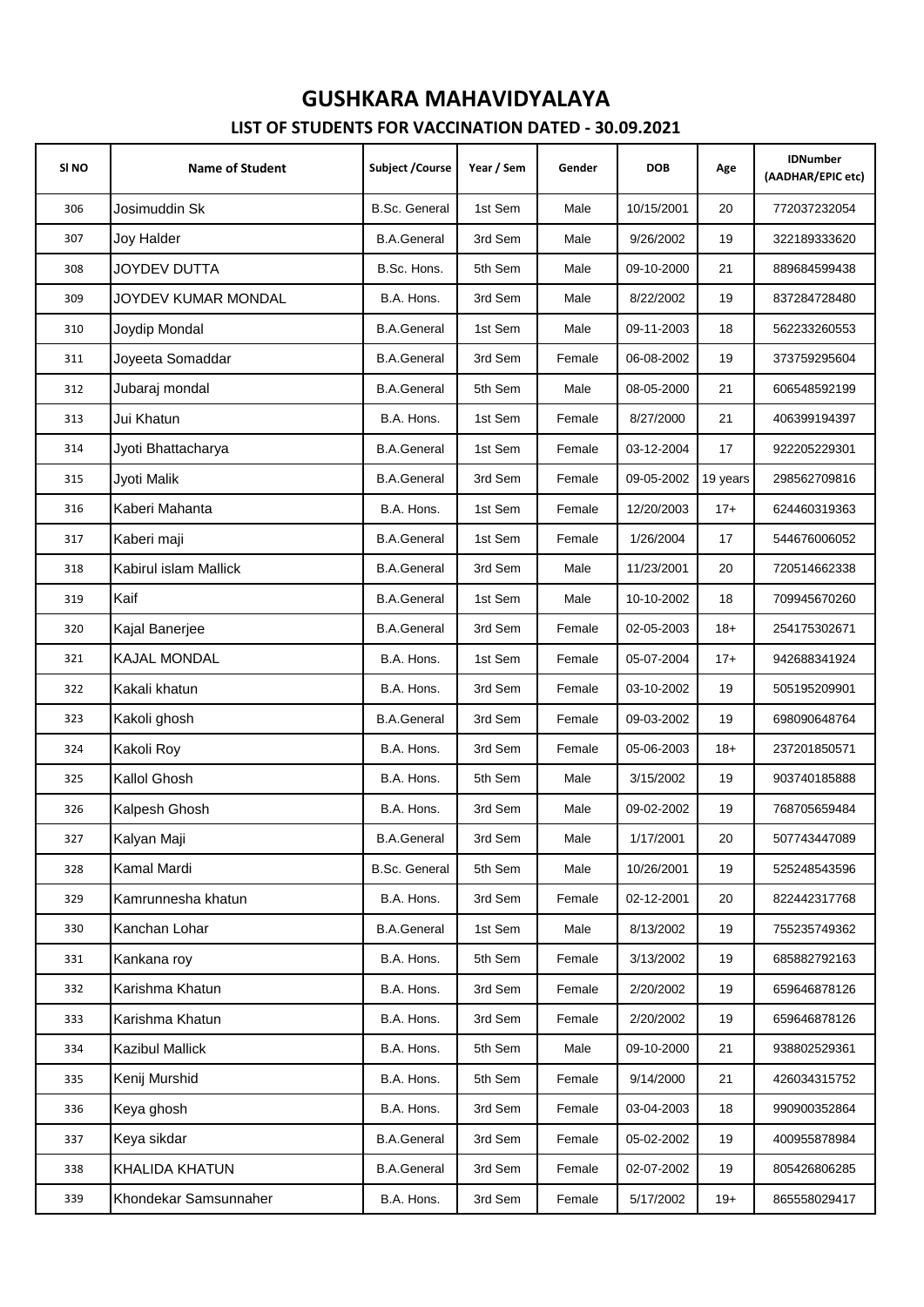| SI NO | <b>Name of Student</b> | Subject / Course     | Year / Sem | Gender | <b>DOB</b> | Age                | <b>IDNumber</b><br>(AADHAR/EPIC etc) |
|-------|------------------------|----------------------|------------|--------|------------|--------------------|--------------------------------------|
| 340   | Khukumoni ghosh        | <b>B.A.General</b>   | 3rd Sem    | Female | 01-02-2001 | $19+$              | 982341752983                         |
| 341   | Khusbu Mirdha          | <b>B.A.General</b>   | 5th Sem    | Female | 5/30/2001  | 20                 | 464778889124                         |
| 342   | KHUSI RANI GHOSH       | <b>B.A.General</b>   | 1st Sem    | Female | 07-01-2004 | 17                 | 682807535787                         |
| 343   | Kiran Mallick          | <b>B.Sc. General</b> | 1st Sem    | Male   | 6/13/2003  | 18                 | 444083667889                         |
| 344   | Kiranmoy Das           | <b>B.A.General</b>   | 3rd Sem    | Male   | 9/19/2002  | 19                 | 658068295776                         |
| 345   | Kishor pal             | <b>B.A.General</b>   | 3rd Sem    | Male   | 9/23/2002  | 19                 | 274699233694                         |
| 346   | <b>KITABUL SEKH</b>    | B.A. Hons.           | 5th Sem    | Male   | 1/19/2002  | $19+$              | 590692889268                         |
| 347   | Koushik bagdi          | <b>B.A.General</b>   | 5th Sem    | Male   | 8/18/2001  | 20                 | 654236894983                         |
| 348   | Koushik das bairagya   | <b>B.A.General</b>   | 3rd Sem    | Male   | 7/24/2003  | 18                 | 341999253927                         |
| 349   | KOUSHIK DUTTA          | <b>B.A.General</b>   | 3rd Sem    | Male   | 2/13/2003  | $18+$              | 475861889170                         |
| 350   | Koushik Ghosh          | <b>B.A.General</b>   | 1st Sem    | Male   | 10-01-2002 | 19                 | 630050033401                         |
| 351   | Koushik Ghosh          | B.Com. Hons.         | 5th Sem    | Male   | 3/15/2000  | 21                 | 726882821991                         |
| 352   | Koyel Ghosh            | <b>B.A.General</b>   | 5th Sem    | Female | 9/13/2001  | 20                 | 235917830555                         |
| 353   | KRISHNA KANTA DEWASI   | <b>B.A.General</b>   | 5th Sem    | Male   | 6/22/2002  | 19                 | 571109754475                         |
| 354   | Krittibas Hazra        | B.A. Hons.           | 5th Sem    | Male   | 9/27/2001  | 20                 | 446375504766                         |
| 355   | <b>KULSUMA KHATUN</b>  | <b>B.A.General</b>   | 3rd Sem    | Female | 06-11-2002 | 19                 | 480183105696                         |
| 356   | <b>KUSHAL METE</b>     | <b>B.A.General</b>   | 1st Sem    | Male   | 05-08-2002 | 19                 | 338174464529                         |
| 357   | Labani Ghosh           | <b>B.A.General</b>   | 5th Sem    | Female | 02-02-2002 | 19 yrs 7<br>month  | 462694953405                         |
| 358   | Lakshmi Maji           | <b>B.A.General</b>   | 5th Sem    | Female | 03-02-2000 | 21                 | 768535590332                         |
| 359   | Laxmi Ghosh            | <b>B.A.General</b>   | 1st Sem    | Female | 11-11-2003 | 18                 | 268705783003                         |
| 360   | Madhabi Das            | B.A. Hons.           | 5th Sem    | Female | 11/30/2001 | $19+$              | 824414732904                         |
| 361   | Madhumita Ghosh        | B.A. Hons.           | 5th Sem    | Female | 12/28/2001 | 19                 | 409548355759                         |
| 362   | Madhumita Mete         | B.A. Hons.           | 1st Sem    | Male   | 12/15/2001 | 19                 | 701421726096                         |
| 363   | <b>MADHURI DUTTA</b>   | <b>B.A.General</b>   | 1st Sem    | Female | 10/13/2003 | 18                 | 303603097607                         |
| 364   | Madhushree Bairagya    | <b>B.A.General</b>   | 5th Sem    | Female | 1/18/2002  | 19                 | 603531927191                         |
| 365   | MAHAMAYA MARDI         | <b>B.A.General</b>   | 3rd Sem    | Female | 02-02-1998 | 23                 | 541034871178                         |
| 366   | MAHAMMUDA KHATUN       | B.A. Hons.           | 5th Sem    | Female | 08-11-2001 | 19<br><b>YEARS</b> | 421693608286                         |
| 367   | Mahamoda Khatun        | <b>B.A.General</b>   | 5th Sem    | Female | 12/26/2001 | $19+$              | 319551682601                         |
| 368   | Mahesh sahani          | <b>B.A.General</b>   | 3rd Sem    | Male   | 7/24/2001  | 20                 | 330549152290                         |
| 369   | Mahura khatun          | <b>B.A.General</b>   | 1st Sem    | Female | 03-03-2003 | 18                 | 944104674852                         |
| 370   | Maimuna khatun         | <b>B.A.General</b>   | 1st Sem    | Female | 10/22/2002 | 18                 | 894846558508                         |
| 371   | <b>MALA KONRA</b>      | B.A. Hons.           | 5th Sem    | Female | 4/13/2000  | 21                 | 370445403439                         |
| 372   | Malay Ghosh            | B.A. Hons.           | 5th Sem    | Male   | 1/22/2002  | 20                 | 990021767027                         |
| 373   | Malay kisku            | B.Sc. Hons.          | 3rd Sem    | Male   | 9/20/2001  | 20 years           | 247063355682                         |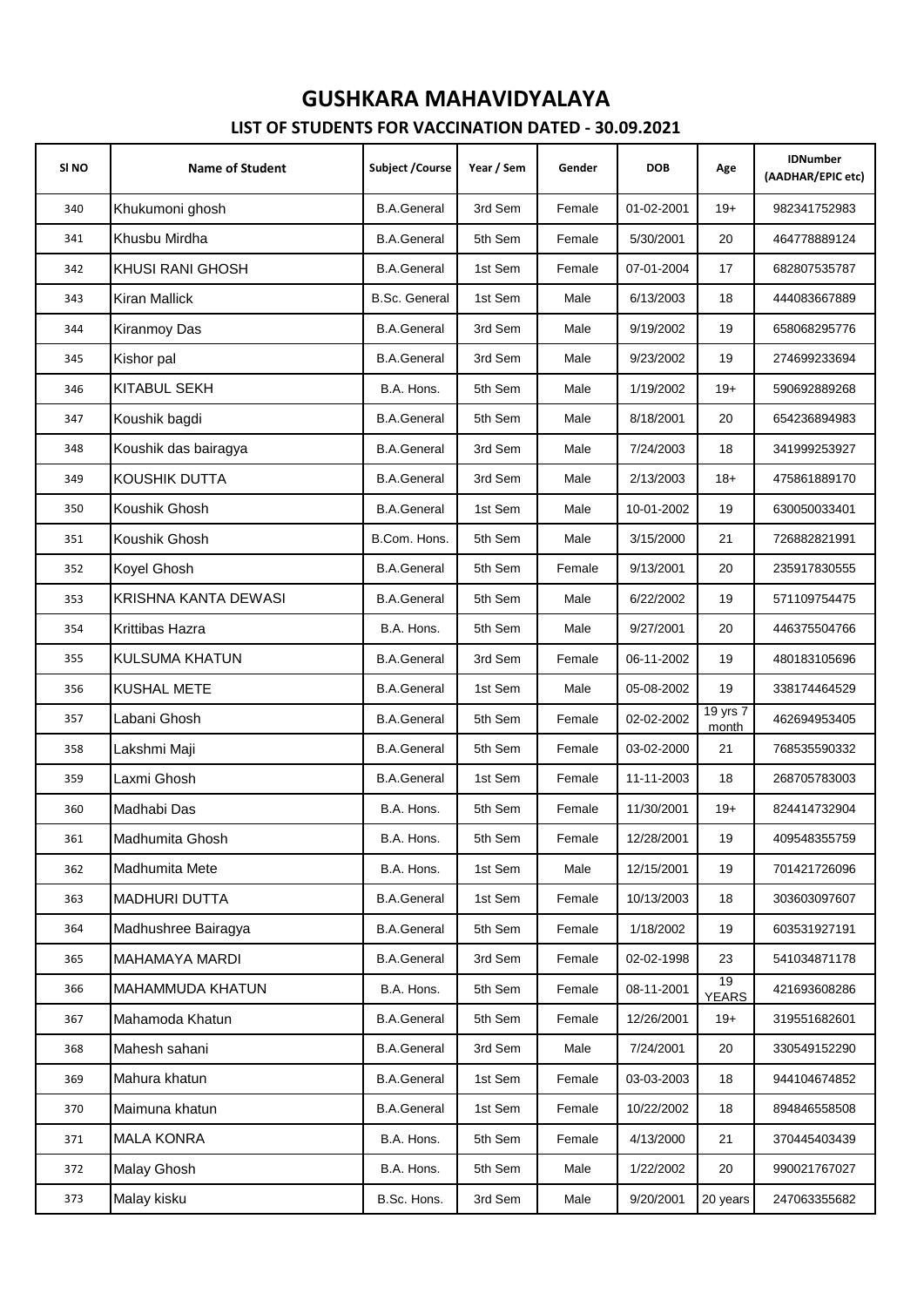| SI NO | <b>Name of Student</b> | Subject / Course   | Year / Sem | Gender | <b>DOB</b> | Age     | <b>IDNumber</b><br>(AADHAR/EPIC etc) |
|-------|------------------------|--------------------|------------|--------|------------|---------|--------------------------------------|
| 374   | Maleka khatun          | B.A. Hons.         | 3rd Sem    | Female | 10/16/2021 | ####### | 362499235717                         |
| 375   | <b>MALLIKA GHOSH</b>   | B.A. Hons.         | 5th Sem    | Female | 7/26/2001  | 20      | 287210749773                         |
| 376   | Mamata Ankure          | <b>B.A.General</b> | 1st Sem    | Male   | 5/19/2004  | 17      | 607016229457                         |
| 377   | Mamata Sahani          | B.A. Hons.         | 5th Sem    | Female | 11/25/2001 | 20      | 429519657351                         |
| 378   | Mamoni biswas          | B.A. Hons.         | 3rd Sem    | Female | 5/14/2003  | $18+$   | 869728988100                         |
| 379   | Mamoni Ghosh           | B.A. Hons.         | 5th Sem    | Female | 11/25/2002 | 20      | 908170454482                         |
| 380   | Mampi das              | <b>B.A.General</b> | 3rd Sem    | Female | 11/17/2002 | $18+$   | 744478367799                         |
| 381   | <b>MAMPI MAJUMDAR</b>  | <b>B.A.General</b> | 5th Sem    | Male   | 04-10-2000 | 21      | 623267225492                         |
| 382   | Manas Ghosh            | <b>B.A.General</b> | 3rd Sem    | Male   | 03-07-2002 | $19+$   | 668431881374                         |
| 383   | Mandira majumder       | <b>B.A.General</b> | 3rd Sem    | Female | 04-02-2003 | 18      | 388393177590                         |
| 384   | Mandira Marddi         | B.A. Hons.         | 5th Sem    | Female | 10/16/2021 | 20      | 810577998512                         |
| 385   | Mandira Marddi         | B.A. Hons.         | 5th Sem    | Female | 10/16/2001 | 20      | 810577998512                         |
| 386   | Mandira Mondal         | B.A. Hons.         | 3rd Sem    | Female | 06-10-2002 | $19+$   | 891632266373                         |
| 387   | Manisha Ghosh          | <b>B.A.General</b> | 5th Sem    | Female | 1/31/2002  | $19+$   | 729702561186                         |
| 388   | <b>MASUD MALLICK</b>   | <b>B.A.General</b> | 3rd Sem    | Male   | 08-07-2003 | 18      | 482645859292                         |
| 389   | Masudur mondal         | <b>B.A.General</b> | 3rd Sem    | Male   | 05-06-2000 | 21      | 498995862787                         |
| 390   | Masuma Mondal          | <b>B.A.General</b> | 3rd Sem    | Female | 1/21/2003  | 19      | 449833038564                         |
| 391   | Mayna biswas           | B.A. Hons.         | 3rd Sem    | Female | 1/23/2002  | $19+$   | 999220609296                         |
| 392   | Mayna Laha             | <b>B.A.General</b> | 5th Sem    | Female | 7/23/2001  | 20      | 351434146504                         |
| 393   | Md Ejajul Molla        | <b>B.A.General</b> | 5th Sem    | Male   | 10-10-2001 | 19      | 793136500555                         |
| 394   | MD Hafijulla sk        | <b>B.A.General</b> | 3rd Sem    | Male   | 04-02-2002 | 19      | 204468532202                         |
| 395   | Md HasibulHossain      | B.A. Hons.         | 5th Sem    | Male   | 11/15/1999 | 22      | 915515585531                         |
| 396   | <b>MD Mortuja</b>      | <b>B.A.General</b> | 1st Sem    | Male   | 11/24/2003 | 17      | 388541243346                         |
| 397   | Md Shamim Akhtar       | B.Sc. Hons.        | 1st Sem    | Male   | 7/19/2001  | 20      | 773263808060                         |
| 398   | Megha bhattacharya     | <b>B.A.General</b> | 5th Sem    | Female | 5/22/2002  | 19      | 361023671419                         |
| 399   | Meherunnesa Khatun     | <b>B.A.General</b> | 5th Sem    | Female | 1/20/2001  | $20+$   | 459459145122                         |
| 400   | Mehrunnesha khatun     | B.A. Hons.         | 1st Sem    | Female | 8/16/2003  | 18      | 515447384643                         |
| 401   | <b>MILI KHATUN</b>     | <b>B.A.General</b> | 3rd Sem    | Female | 12/21/2001 | 20      | 874505477138                         |
| 402   | MIR MAHAMMAD IEARUDDIN | B.A. Hons.         | 3rd Sem    | Male   | 01-12-2003 | $18+$   | 970350201368                         |
| 403   | MIR NUR AHMMAD         | B.A. Hons.         | 1st Sem    | Male   | 11/27/2003 | $18+$   | 615453686712                         |
| 404   | MIRTUNJOY TUDU         | <b>B.A.General</b> | 1st Sem    | Male   | 3/16/2001  | 20      | 328855463198                         |
| 405   | Miskatuddin Molla      | <b>B.A.General</b> | 1st Sem    | Male   | 5/13/2004  | 17      | 738349711718                         |
| 406   | MOBARACK MOLLA         | <b>B.A.General</b> | 5th Sem    | Male   | 05-12-2001 | 20      | 971121564088                         |
| 407   | <b>MOFIJUL SK</b>      | B.A. Hons.         | 3rd Sem    | Male   | 9/18/2002  | 19      | 607280365549                         |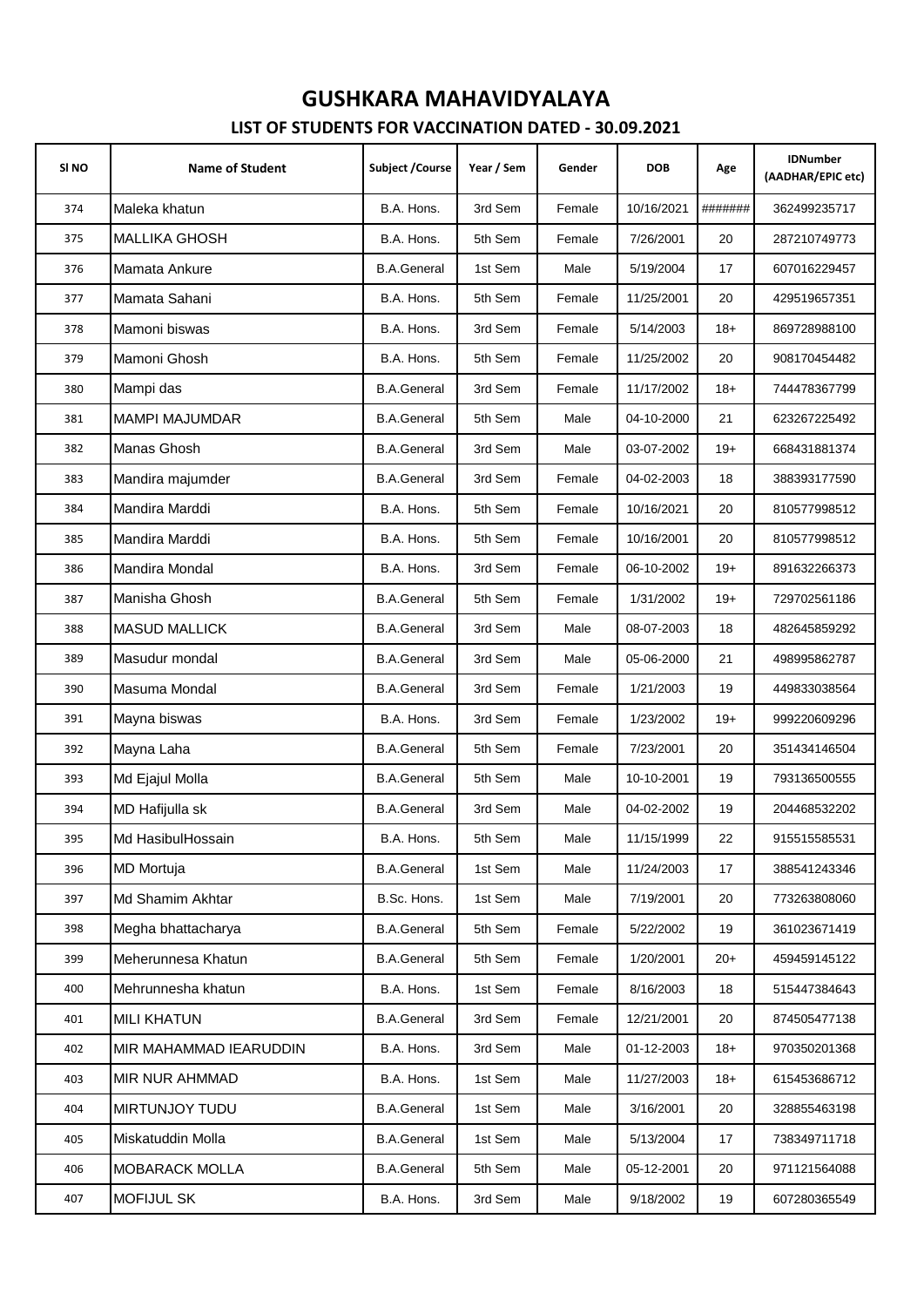| SI <sub>NO</sub> | <b>Name of Student</b>     | Subject / Course   | Year / Sem | Gender | <b>DOB</b> | Age     | <b>IDNumber</b><br>(AADHAR/EPIC etc) |
|------------------|----------------------------|--------------------|------------|--------|------------|---------|--------------------------------------|
| 408              | Mohadeb mondal             | B.A. Hons.         | 1st Sem    | Male   | 11-04-2003 | 18      | 276209550855                         |
| 409              | <b>Moksed Midda</b>        | B.A. Hons.         | 5th Sem    | Male   | 1/20/1999  | 22      | 768878238795                         |
| 410              | Molla Ajij Newaz           | <b>B.A.General</b> | 3rd Sem    | Male   | 5/31/2002  | 19      | 202202906752                         |
| 411              | <b>MOLLA SABIR TOUSHIF</b> | <b>B.A.General</b> | 3rd Sem    | Male   | 09-06-2001 | 20      | 413456904215                         |
| 412              | Mollika acharjee           | <b>B.A.General</b> | 1st Sem    | Male   | 11/15/2003 | 18      | 976293478645                         |
| 413              | Mollika mete               | <b>B.A.General</b> | 3rd Sem    | Female | 5/15/2001  | 20      | 857221341005                         |
| 414              | Monalisa Khatun            | B.A. Hons.         | 1st Sem    | Female | 04-03-2004 | 17      | 334104911424                         |
| 415              | <b>MONDIRA GHOSH</b>       | <b>B.A.General</b> | 3rd Sem    | Female | 4/22/2002  | 20      | 813868413930                         |
| 416              | <b>MONDIRA MAJI</b>        | <b>B.A.General</b> | 5th Sem    | Male   | 3/27/2000  | 21      | 511080280771                         |
| 417              | Mongal mardi               | <b>B.A.General</b> | 3rd Sem    | Male   | 08-07-2002 | 20      | 378126696070                         |
| 418              | Moni khatun                | <b>B.A.General</b> | 3rd Sem    | Female | 12/27/2002 | 18      | 702348805519                         |
| 419              | Monika das                 | <b>B.A.General</b> | 3rd Sem    | Female | 03-04-2002 | 19      | 923493039583                         |
| 420              | Monir khan                 | <b>B.A.General</b> | 3rd Sem    | Male   | 09-05-2002 | 19      | 471294233085                         |
| 421              | Monira Hazari              | <b>B.A.General</b> | 3rd Sem    | Female | 3/28/2002  | 19      | 231043572422                         |
| 422              | Monorama Bandopadhyay      | <b>B.A.General</b> | 3rd Sem    | Female | 5/20/2002  | 19      | 994657964268                         |
| 423              | <b>MORJINA KHATUN</b>      | <b>B.A.General</b> | 3rd Sem    | Female | 09-11-2002 | 19      | 587868517284                         |
| 424              | Mosammat jinnatunnesa      | B.A. Hons.         | 1st Sem    | Female | 10/26/2003 | $17+$   | 584169429891                         |
| 425              | Mosaraf Sk                 | <b>B.A.General</b> | 1st Sem    | Male   | 04-08-2002 | 19      | 223065943051                         |
| 426              | Mosarof Chowdhury          | <b>B.A.General</b> | 1st Sem    | Male   | 10-06-2001 | 19      | 488994767438                         |
| 427              | Mosharaf Mirza             | <b>B.A.General</b> | 3rd Sem    | Male   | 5/19/2002  | 19      | 663174604510                         |
| 428              | Mosharaf Molla             | B.A. Hons.         | 1st Sem    | Male   | 5/24/2004  | 18      | 759808442455                         |
| 429              | Moslima khatun             | <b>B.A.General</b> | 1st Sem    | Female | 9/15/2021  | 17      | 305600146395                         |
| 430              | Mostak Bin Amir            | <b>B.A.General</b> | 5th Sem    | Male   | 07-12-1999 | 21      | 318118421047                         |
| 431              | Motiur Rahaman Sekh        | <b>B.A.General</b> | 1st Sem    | Male   | 06-11-2003 | 18      | 618794148191                         |
| 432              | Mou Ghosh.                 | B.A. Hons.         | 5th Sem    | Female | 11/14/2001 | 20      | 255629857395                         |
| 433              | Mouli Garai                | B.A. Hons.         | 3rd Sem    | Female | 11/23/2002 | 18 year | 499715516609                         |
| 434              | Moumita Baral              | B.A. Hons.         | 1st Sem    | Female | 07-02-2003 | $18+$   | 376998885469                         |
| 435              | Moumita pardhan            | <b>B.A.General</b> | 1st Sem    | Female | 02-01-2004 | 17      | 724289193800                         |
| 436              | Moumita prodhan            | <b>B.A.General</b> | 1st Sem    | Female | 02-01-2004 | 17      | 724289193800                         |
| 437              | Mousumi bagdi              | B.A. Hons.         | 3rd Sem    | Female | 6/20/2021  | 19      | 578718812534                         |
| 438              | Mousumi Das                | <b>B.A.General</b> | 5th Sem    | Female | 03-11-2002 | 19      | 416542720812                         |
| 439              | Mousumi Ghosh              | B.A. Hons.         | 5th Sem    | Female | 07-10-2001 | 20      | 442328413703                         |
| 440              | Mousumi Haldar             | <b>B.A.General</b> | 1st Sem    | Male   | 1/17/2004  | 18      | 474067887678                         |
| 441              | MOUSUMI MAJUMDER           | <b>B.A.General</b> | 1st Sem    | Female | 09-05-2003 | $18+$   | 671550262177                         |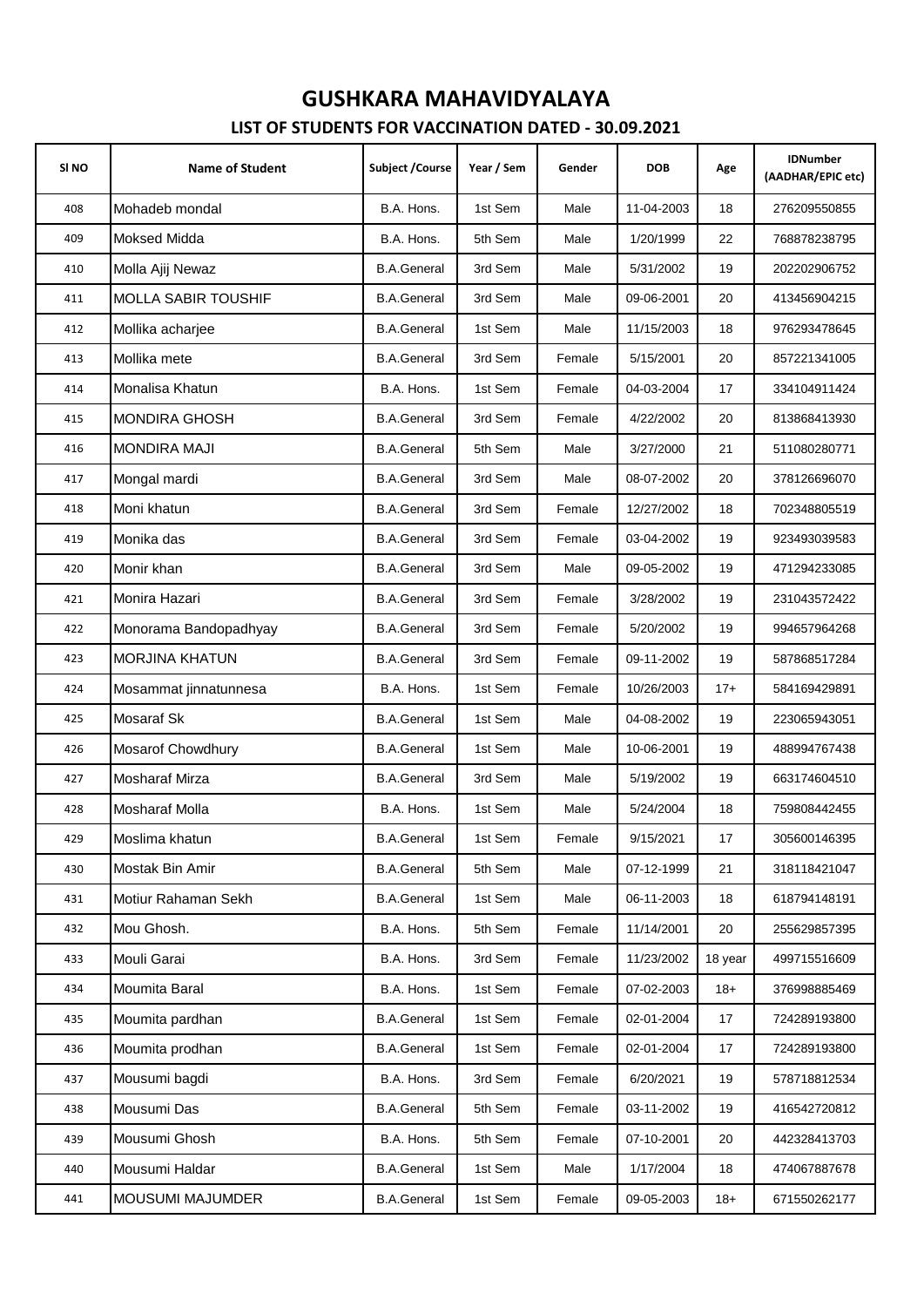| SI <sub>NO</sub> | <b>Name of Student</b>     | Subject / Course   | Year / Sem | Gender | <b>DOB</b> | Age   | <b>IDNumber</b><br>(AADHAR/EPIC etc) |
|------------------|----------------------------|--------------------|------------|--------|------------|-------|--------------------------------------|
| 442              | <b>Mrinal Kanti Biswas</b> | B.A. Hons.         | 3rd Sem    | Male   | 3/14/2002  | 19    | 895256200693                         |
| 443              | Munmun Das                 | B.A. Hons.         | 1st Sem    | Female | 5/27/2004  | 17    | 893446581430                         |
| 444              | NABA KUMAR SINGH           | <b>B.A.General</b> | 3rd Sem    | Male   | 01-01-1999 | 22    | 648962414142                         |
| 445              | Nabin Pramanik             | B.A. Hons.         | 5th Sem    | Male   | 4/28/2002  | 19    | 446638742676                         |
| 446              | NAFORUDDIN MONDAL          | <b>B.A.General</b> | 3rd Sem    | Male   | 07-11-2002 | 19    | 799904636511                         |
| 447              | Najma khatun               | B.A. Hons.         | 3rd Sem    | Female | 06-03-2002 | 19    | 909913942353                         |
| 448              | Najma Khatun               | <b>B.A.General</b> | 5th Sem    | Female | 12/13/2001 | 19    | 849947037364                         |
| 449              | <b>NANDITA ROY</b>         | B.A. Hons.         | 5th Sem    | Female | 6/20/2001  | 20    | 387879835778                         |
| 450              | Narayani Mete              | <b>B.A.General</b> | 3rd Sem    | Female | 11/17/2001 | 20    | 991673298068                         |
| 451              | Narugopal pramanik         | <b>B.A.General</b> | 3rd Sem    | Male   | 05-07-2002 | 19    | 273613414907                         |
| 452              | <b>NASIM NEWAJ MOLLICK</b> | <b>B.A.General</b> | 3rd Sem    | Male   | 1/14/2002  | 19    | 714690839585                         |
| 453              | Nasima                     | <b>B.A.General</b> | 1st Sem    | Female | 09-01-2021 | 18    | 206640694563                         |
| 454              | Nasima Khatun              | <b>B.A.General</b> | 5th Sem    | Female | 7/26/2001  | $20+$ | 636910993841                         |
| 455              | Nasima Khatun              | <b>B.A.General</b> | 1st Sem    | Female | 04-10-2004 | 17    | 496101229982                         |
| 456              | Nasima Parveen             | B.A. Hons.         | 3rd Sem    | Female | 12/15/2001 | 19    | 666687806716                         |
| 457              | Nasima Parvin              | B.A. Hons.         | 1st Sem    | Female | 9/19/2004  | $17+$ | 754271647484                         |
| 458              | Nasrin Parvin              | <b>B.A.General</b> | 1st Sem    | Female | 9/24/2002  | 19    | 379251829258                         |
| 459              | Nasrin Sultana             | <b>B.A.General</b> | 3rd Sem    | Female | 02-12-2002 | 19    | 858113576227                         |
| 460              | Nayan Biswas               | <b>B.A.General</b> | 3rd Sem    | Male   | 12/24/2002 | 19    | 829432272339                         |
| 461              | Nayan Dhara                | B.A. Hons.         | 3rd Sem    | Male   | 01-01-2002 | 19    | 410032942516                         |
| 462              | Nayan Pal                  | B.A. Hons.         | 5th Sem    | Male   | 07-11-2002 | 19    | 554794717646                         |
| 463              | Neha Ghosh                 | <b>B.A.General</b> | 5th Sem    | Female | 7/31/2001  | 18    | 545519212104                         |
| 464              | <b>NEHA PASWAN</b>         | <b>B.A.General</b> | 3rd Sem    | Female | 03-06-2002 | 19    | 372008785822                         |
| 465              | Neha Sahani                | <b>B.A.General</b> | 3rd Sem    | Female | 5/21/2002  | 19    | 462856975779                         |
| 466              | Nemai Biswas               | <b>B.A.General</b> | 3rd Sem    | Female | 10/22/2001 | 20    | 452463240554                         |
| 467              | Nevidita Karmakar          | <b>B.A.General</b> | 1st Sem    | Female | 1/18/2004  | 18    | 458813574951                         |
| 468              | Nibedita Karmakar          | <b>B.A.General</b> | 1st Sem    | Female | 1/18/2004  | 18    | 458813574951                         |
| 469              | <b>NIKITA SHAW</b>         | <b>B.A.General</b> | 3rd Sem    | Female | 8/23/2000  | 21    | 792364366688                         |
| 470              | Nikita Show                | <b>B.A.General</b> | 1st Sem    | Female | 06-01-2003 | 18    | 424856954452                         |
| 471              | NILADRI BHATTACHARYYA      | B.A. Hons.         | 3rd Sem    | Male   | 01-08-2003 | 18    | 716473486081                         |
| 472              | Nilanjana Karmakar         | <b>B.A.General</b> | 3rd Sem    | Female | 09-12-2002 | $19+$ | 995957557909                         |
| 473              | NILAZ GHOSH                | B.Sc. Hons.        | 3rd Sem    | Male   | 02-11-2002 | 19    | 517077789077                         |
| 474              | Nirmay Das                 | <b>B.A.General</b> | 1st Sem    | Male   | 5/25/2003  | 18    | 314991268660                         |
| 475              | Nur Alam Mondal            | B.A. Hons.         | 1st Sem    | Female | 2/14/2004  | 17    | 967797936226                         |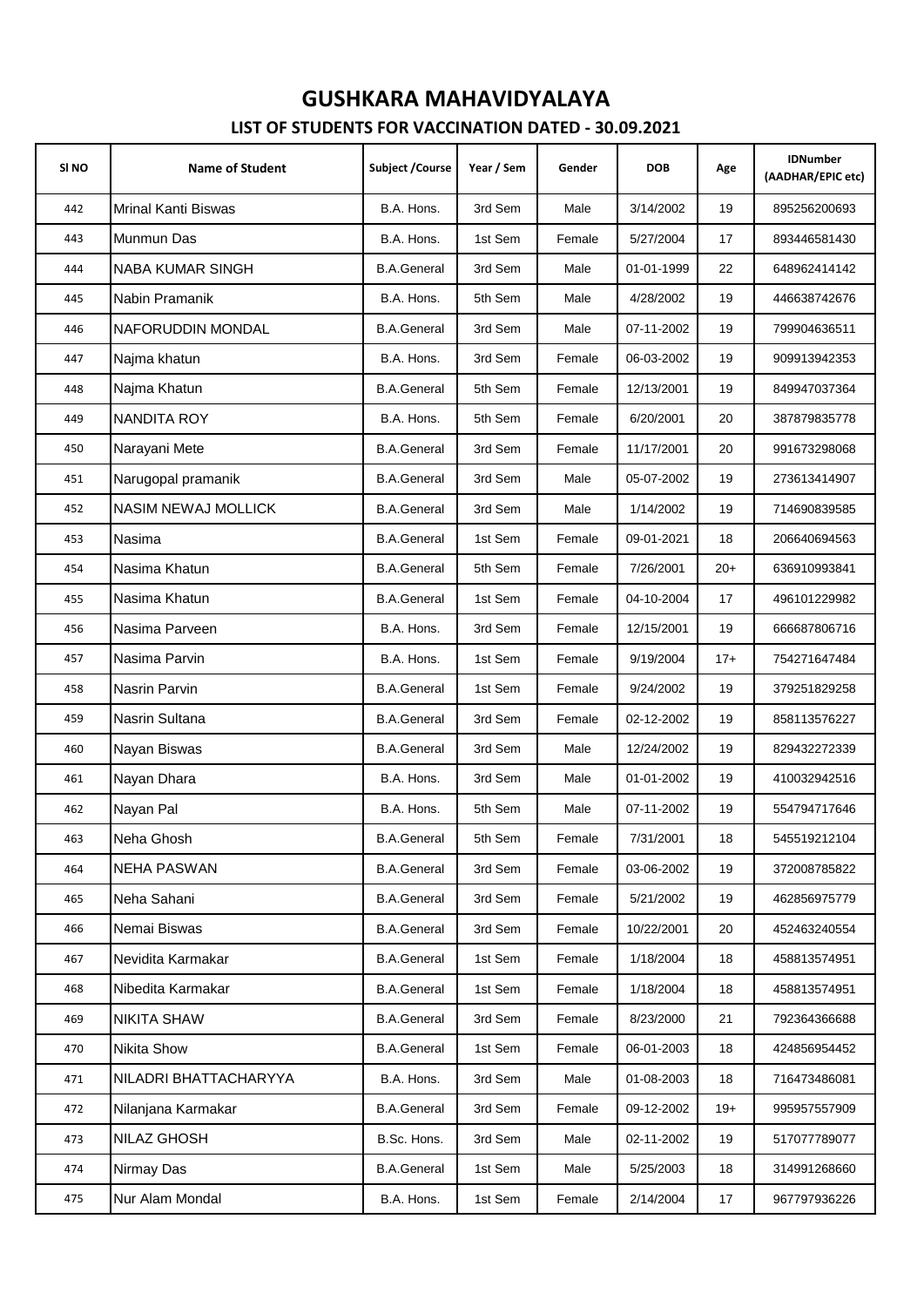| SI <sub>NO</sub> | <b>Name of Student</b> | <b>Subject / Course</b>                | Year / Sem | Gender | <b>DOB</b> | Age    | <b>IDNumber</b><br>(AADHAR/EPIC etc) |
|------------------|------------------------|----------------------------------------|------------|--------|------------|--------|--------------------------------------|
| 476              | Nur Mahammad Midda     | <b>B.A.General</b>                     | 1st Sem    | Male   | 09-01-2021 | 20     | 507410570941                         |
| 477              | Nurjahan Khatun        | <b>B.A.General.</b><br>P.G. in Bengali | 3rd Sem    | Female | 1/25/2002  | 19     | 930165205867                         |
| 478              | Nurtaj Khatun          | <b>B.A.General</b>                     | 3rd Sem    | Female | 3/28/2001  | 20     | 274101035972                         |
| 479              | Pabitra Biswas         | <b>B.A.General</b>                     | 3rd Sem    | Male   | 12/13/2001 | 19     | 388513989661                         |
| 480              | Padma Garai            | <b>B.A.General</b>                     | 3rd Sem    | Male   | 3/28/2002  | 19     | 728826263688                         |
| 481              | PALASH DHARA           | <b>B.A.General</b>                     | 5th Sem    | Male   | 11/27/2000 | 20     | 793781596757                         |
| 482              | Palash Garai           | <b>B.Sc. General</b>                   | 1st Sem    | Male   | 7/18/2003  | 18     | 3013398                              |
| 483              | Pallabi Das            | <b>B.A.General</b>                     | 1st Sem    | Female | 11-10-2002 | $18 +$ | 728641752835                         |
| 484              | PALLABI GARAI          | <b>B.A.General</b>                     | 1st Sem    | Male   | 6/19/2004  | 18     | 440791735395                         |
| 485              | Pallabi Ghosh          | B.Sc. Hons.                            | 5th Sem    | Female | 12-04-2001 | $19+$  | 203737800285                         |
| 486              | Pallabi Kora           | <b>B.A.General</b>                     | 3rd Sem    | Female | 12/15/2001 | 19     | 589566902354                         |
| 487              | Pampa Mahato           | B.A. Hons.                             | 3rd Sem    | Female | 06-02-2002 | 18     | 646944447340                         |
| 488              | Panchanan maji         | B.A. Hons.                             | 1st Sem    | Male   | 8/20/2002  | 19     | 819431740463                         |
| 489              | panna Khatun           | B.A. Hons.                             | 3rd Sem    | Female | 11/24/2001 | 19     | 645226819202                         |
| 490              | Papiya ghosh           | <b>B.A.General</b>                     | 1st Sem    | Female | 01-10-2003 | 18     | 857972087017                         |
| 491              | PAPIYA GHOSH           | B.A. Hons.                             | 3rd Sem    | Female | 01-02-2002 | $18+$  | 584387040218                         |
| 492              | Papiya Khan            | <b>B.A.General</b>                     | 3rd Sem    | Female | 02-02-2002 | 20     | 464401041596                         |
| 493              | <b>PAPIYA KONER</b>    | B.A. Hons.                             | 1st Sem    | Female | 10/19/2002 | 18     | 425186069528                         |
| 494              | Papiya Mondal          | <b>B.A.General</b>                     | 5th Sem    | Female | 11/13/2001 | 18     | 428981675126                         |
| 495              | Papri Ghosh            | B.A. Hons.                             | 1st Sem    | Female | 02-02-2004 | $17+$  | 501149558782                         |
| 496              | Parameswar Das         | <b>B.A.General</b>                     | 5th Sem    | Female | 6/14/2020  | 21     | 506209834157                         |
| 497              | Parboti Das Kaibortya  | <b>B.A.General</b>                     | 5th Sem    | Female | 5/29/2001  | 20     | 443460218442                         |
| 498              | Parboti Roy            | B.A. Hons.                             | 1st Sem    | Female | 10-01-2003 | $18+$  | 308121627514                         |
| 499              | PARINITA DAS           | <b>B.A.General</b>                     | 3rd Sem    | Female | 4/21/2001  | 20     | 209211284509                         |
| 500              | PAROMITA GHOSH         | <b>B.A.General</b>                     | 5th Sem    | Female | 11-12-2001 | 19     | 972985516878                         |
| 501              | Parvin khatun          | B.A. Hons.                             | 3rd Sem    | Female | 10-08-2001 | 19     | 325353325475                         |
| 502              | Parvin khatun          | <b>B.A.General</b>                     | 3rd Sem    | Female | 03-11-2003 | 19     | 214731500404                         |
| 503              | PARVIN KHATUN          | <b>B.A.General</b>                     | 1st Sem    | Female | 04-02-2004 | 17     | 446569958541                         |
| 504              | Pathik Bauri           | <b>B.A.General</b>                     | 5th Sem    | Male   | 8/29/1999  | 22     | 646695800158                         |
| 505              | PATHIK GHOSH           | B.A. Hons.                             | 5th Sem    | Male   | 03-08-1999 | 22     | 897877780262                         |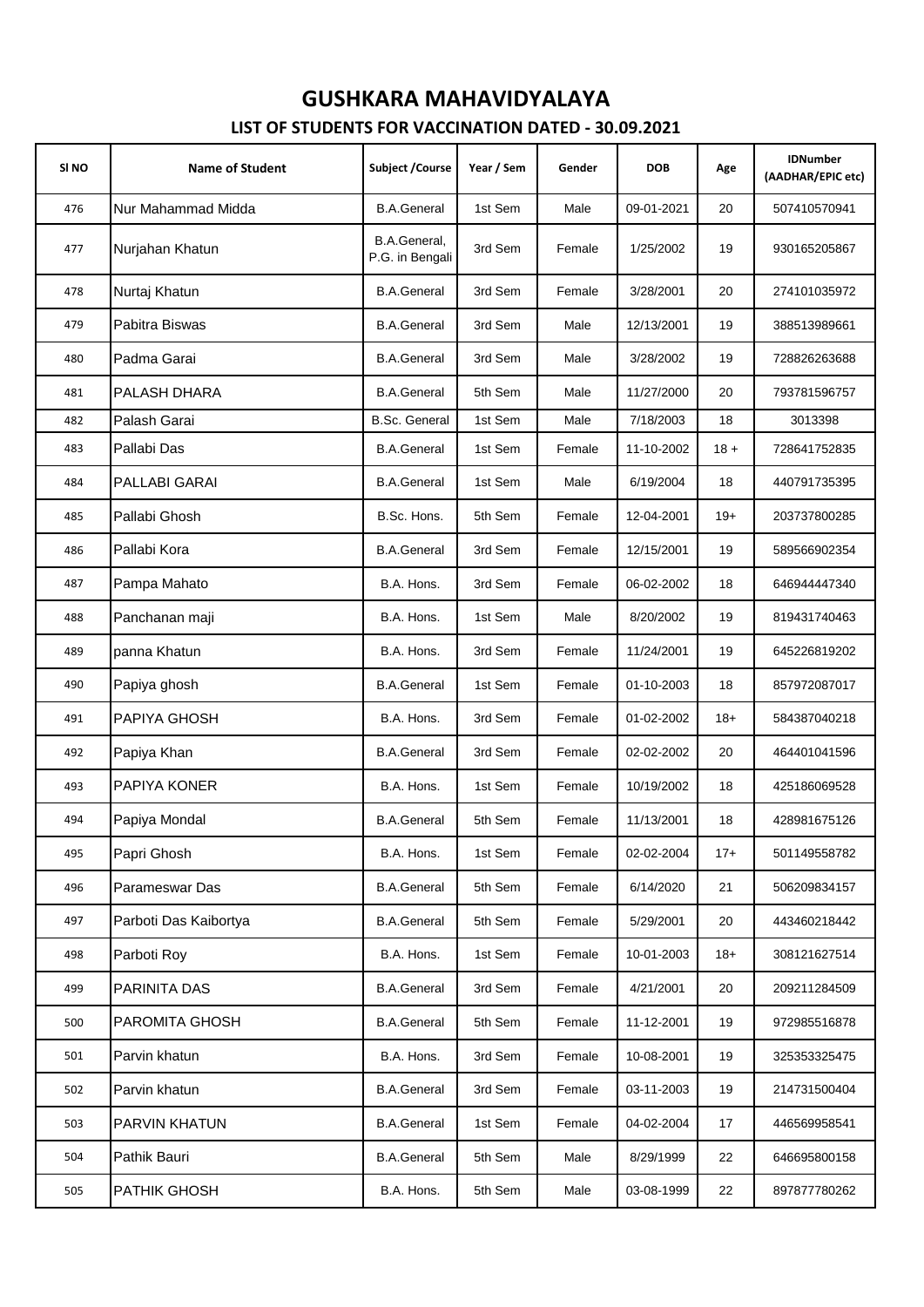#### **LIST OF STUDENTS FOR VACCINATION DATED - 30.09.2021 GUSHKARA MAHAVIDYALAYA**

| SI <sub>NO</sub> | <b>Name of Student</b> | Subject / Course   | Year / Sem | Gender | <b>DOB</b> | Age     | <b>IDNumber</b><br>(AADHAR/EPIC etc) |
|------------------|------------------------|--------------------|------------|--------|------------|---------|--------------------------------------|
| 506              | Payal Koner            | B.A. Hons.         | 1st Sem    | Male   | 3/27/2004  | 17      | 534807790371                         |
| 507              | Payel das              | B.Sc. Hons.        | 1st Sem    | Female | 4/22/2003  | 18      | 671689322301                         |
| 508              | Payel Ghosh            | B.A. Hons.         | 5th Sem    | Female | 10-05-2001 | 20      | 827282721920                         |
| 509              | Payel Halder           | B.A. Hons.         | 1st Sem    | Female | 2/17/2003  | 18      | 481229354223                         |
| 510              | Payel Karmakar         | <b>B.A.General</b> | 3rd Sem    | Male   | 8/19/2002  | 19      | 640088096785                         |
| 511              | Pinka Dalal            | <b>B.A.General</b> | 3rd Sem    | Female | 2/16/2002  | 19      | 444415516371                         |
| 512              | PINKI GHOSH            | <b>B.A.General</b> | 5th Sem    | Male   | 01-02-2002 | 19      | 448657271522                         |
| 513              | PIUE PAL               | B.A. Hons.         | 5th Sem    | Female | 4/22/2000  | 21      | 925570069526                         |
| 514              | PIYALI MONDAL          | <b>B.A.General</b> | 1st Sem    | Male   | 05-09-2003 | 18      | 902029414848                         |
| 515              | Piyali pal             | B.A. Hons.         | 1st Sem    | Female | 11/23/2003 | 18      | 233466378235                         |
| 516              | Pousali Ghosh          | B.A. Hons.         | 1st Sem    | Female | 12/29/1999 | 21years | 607368968785                         |
| 517              | Poushali Gayen         | B.A. Hons.         | 3rd Sem    | Female | 01-03-2001 | 20      | 323305666195                         |
| 518              | Prabir ghosh           | <b>B.A.General</b> | 1st Sem    | Male   | 4/13/2004  | 17      | 607230064369                         |
| 519              | <b>PRADIP BASU</b>     | <b>B.A.General</b> | 1st Sem    | Male   | 4/18/2003  | 19      | 318056308621                         |
| 520              | Pradip Basu            | <b>B.A.General</b> | 1st Sem    | Male   | 4/18/2003  | 18      | 318056308621                         |
| 521              | Pradip Ghosh           | <b>B.A.General</b> | 3rd Sem    | Male   | 1/19/2002  | 19      | 387252330317                         |
| 522              | Pradip Kumar Das       | <b>B.A.General</b> | 1st Sem    | Male   | 07-11-2021 | 18      | 891087403602                         |
| 523              | Pradip Maji            | B.A. Hons.         | 1st Sem    | Female | 08-11-2002 | $19+$   | 878301332392                         |
| 524              | Prakash Das            | B.A. Hons.         | 3rd Sem    | Male   | 7/20/2003  | 18      | 840057205092                         |
| 525              | PRAN KRISHNA BISWAS    | <b>B.A.General</b> | 1st Sem    | Male   | 12/17/2001 | 20      | 357882425170                         |
| 526              | Pranab Das             | <b>B.A.General</b> | 3rd Sem    | Male   | 2/13/2003  | 18      | 671713001229                         |
| 527              | Prasanta Ghosh         | B.A. Hons.         | 5th Sem    | Male   | 07-07-2001 | $20+$   | 888936505391                         |
| 528              | Pratap Kumar Datta     | Non Teaching Staft | <b>NA</b>  | Male   | 14.02.1969 | 51      | 755716362866                         |
| 529              | Prerona bagdi          | <b>B.A.General</b> | 3rd Sem    | Female | 5/22/2003  | 18      | 249309155320                         |
| 530              | Pritha Mondal          | B.A. Hons.         | 5th Sem    | Female | 9/28/2021  | 19      | 995855513585                         |
| 531              | Priti Ghosh            | <b>B.A.General</b> | 3rd Sem    | Female | 8/23/2002  | 19      | 617703684681                         |
| 532              | Prity Rajak            | <b>B.A.General</b> | 1st Sem    | Female | 1/27/2002  | 19      | 316507958340                         |
| 533              | Prity sadhu            | B.A. Hons.         | 3rd Sem    | Female | 11-04-2021 | 19      | 362282694085                         |
| 534              | PRIYA GHOSH            | B.A. Hons.         | 3rd Sem    | Female | 09-06-2002 | 19      | 802258449259                         |
| 535              | Priya Karmakar         | <b>B.A.General</b> | 3rd Sem    | Female | 06-05-2002 | $18+$   | 872116043748                         |